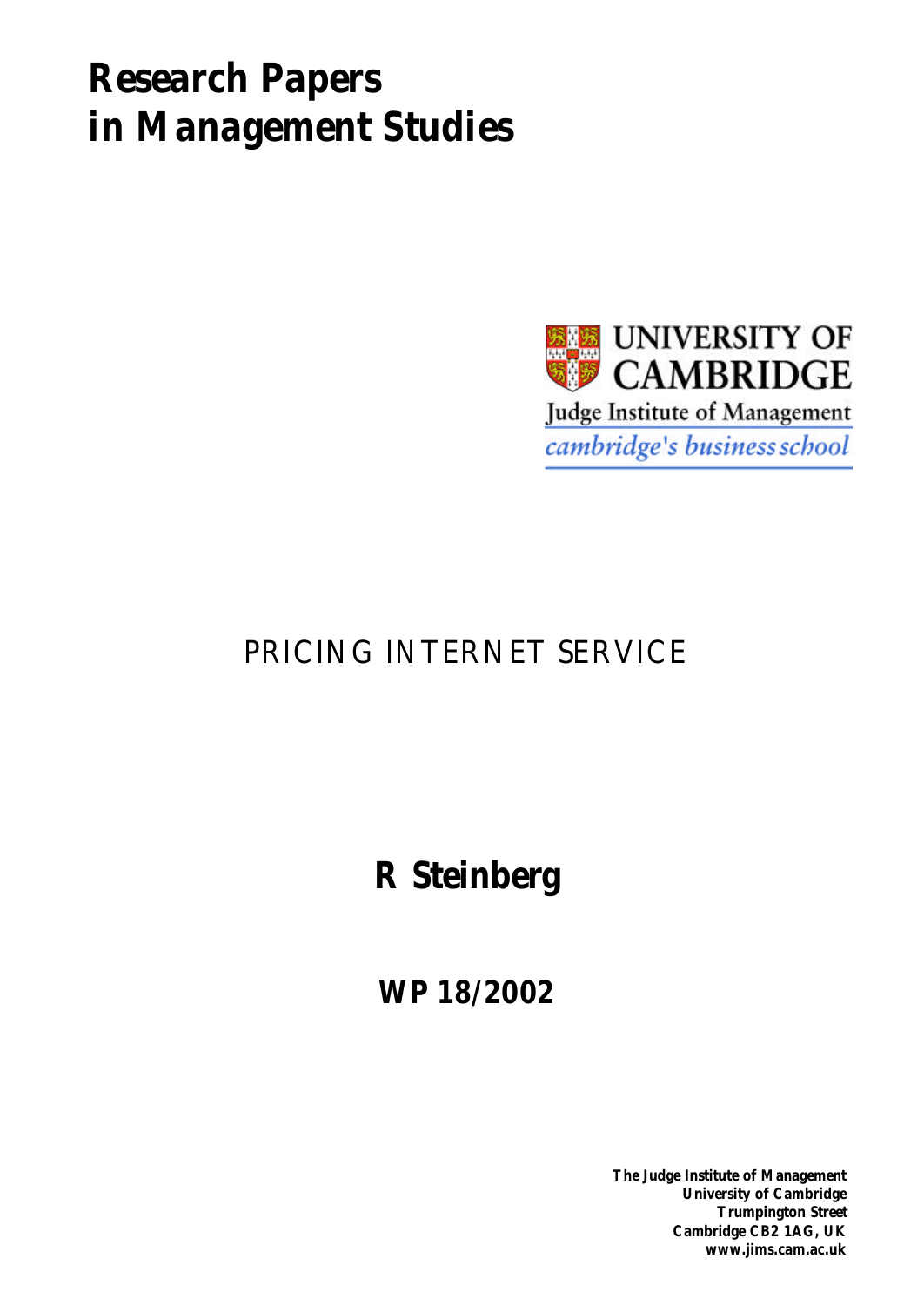These papers are produced by the Judge Institute of Management, University of Cambridge.

The papers are circulated for discussion purposes only. Their contents should be considered preliminary and are not to be quoted without the authors' permission.

## PRICING INTERNET SERVICE

## **R Steinberg**

## **WP 18/2002**

Dr Richard Steinberg Judge Institute of Management University of Cambridge Tel: +44 (0) 1223 339638 Fax: +44 (0) 1223 339701 Email: r.steinberg@jims.cam.ac.uk

Please address enquiries about the series to:

Research Support Manager Judge Institute of Management Trumpington Street Cambridge CB2 1AG, UK Tel: 01223 339700 Fax: 01223 339701 E-mail: research-support@jims.cam.ac.uk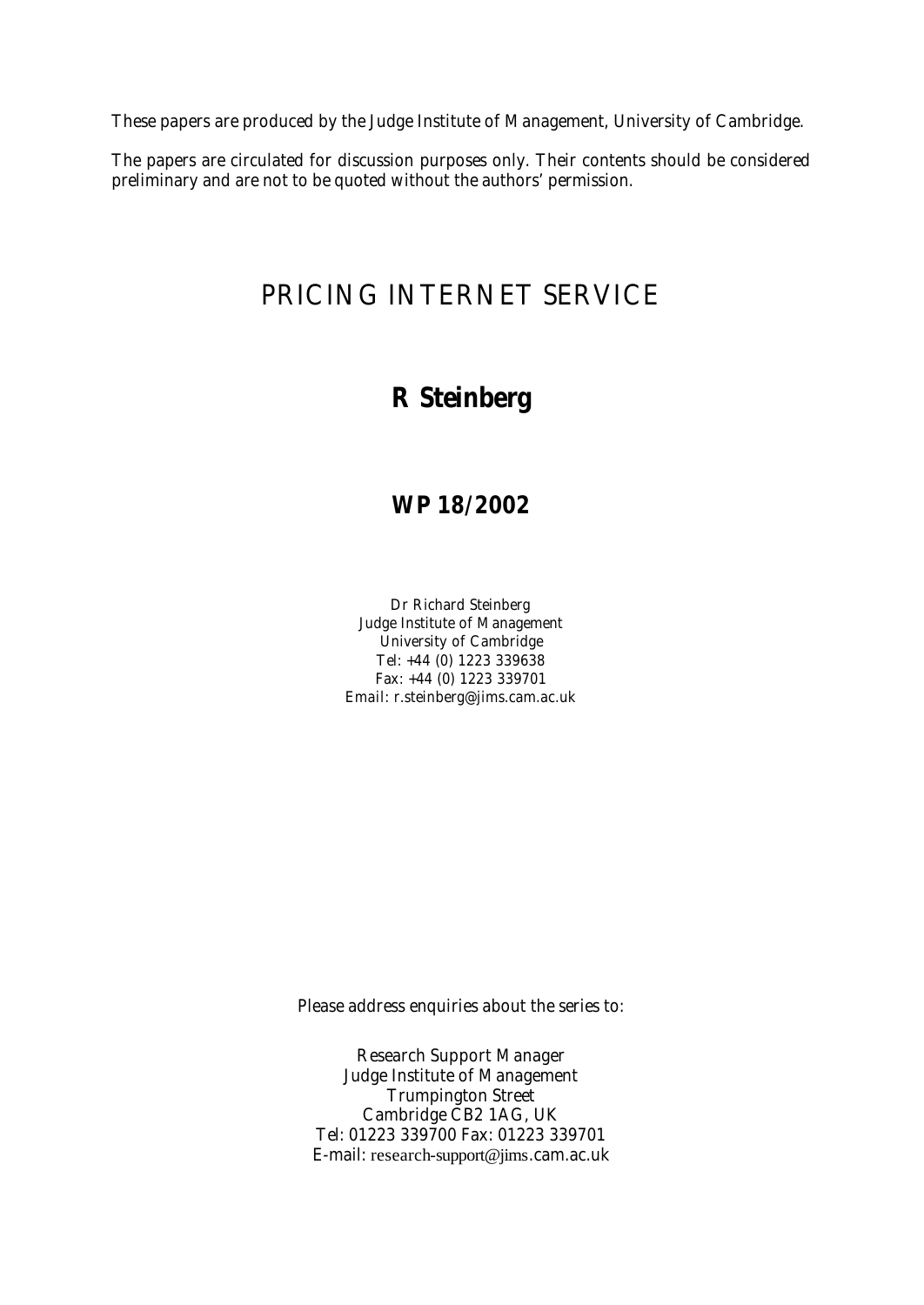## Pricing Internet Service

Richard Steinberg University of Cambridge Judge Institute of Management Trumpington Street Cambridge CB2 1AG England

March 2003

To appear in: A.K. Chakravarty and J. Eliashberg, eds., Managing Business Interfaces: Marketing, Engineering, and Manufacturing Perspectives, Dordrecht: Kluwer Academic Publishers/ISQM, 2003.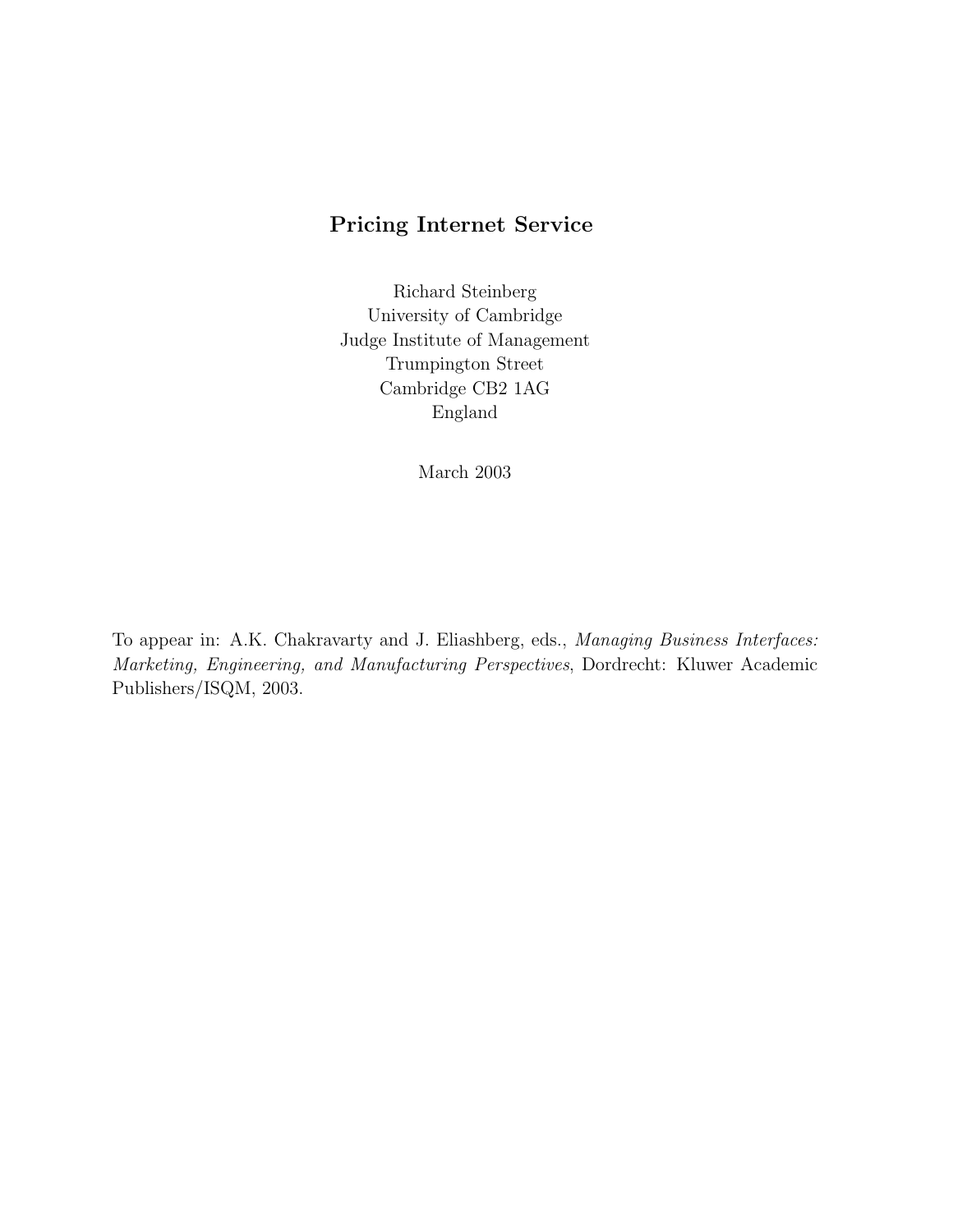#### Abstract

Internet service needs to be appropriately priced, because Internet Service Providers want to remain competitive, and because pricing is increasingly seen by engineers as an essential tool for controlling network congestion. Thus, the pricing of Internet service lies at the interface of marketing and engineering. From this perspective we present a review of the major proposals for pricing Internet service. Topics include: Smart Market, Paris Metro Pricing, Max-Min Fairness, Proportional Fairness, CPE Pricing, and the Contract and Balancing Process. Background information on the history and technology of the Internet is also provided.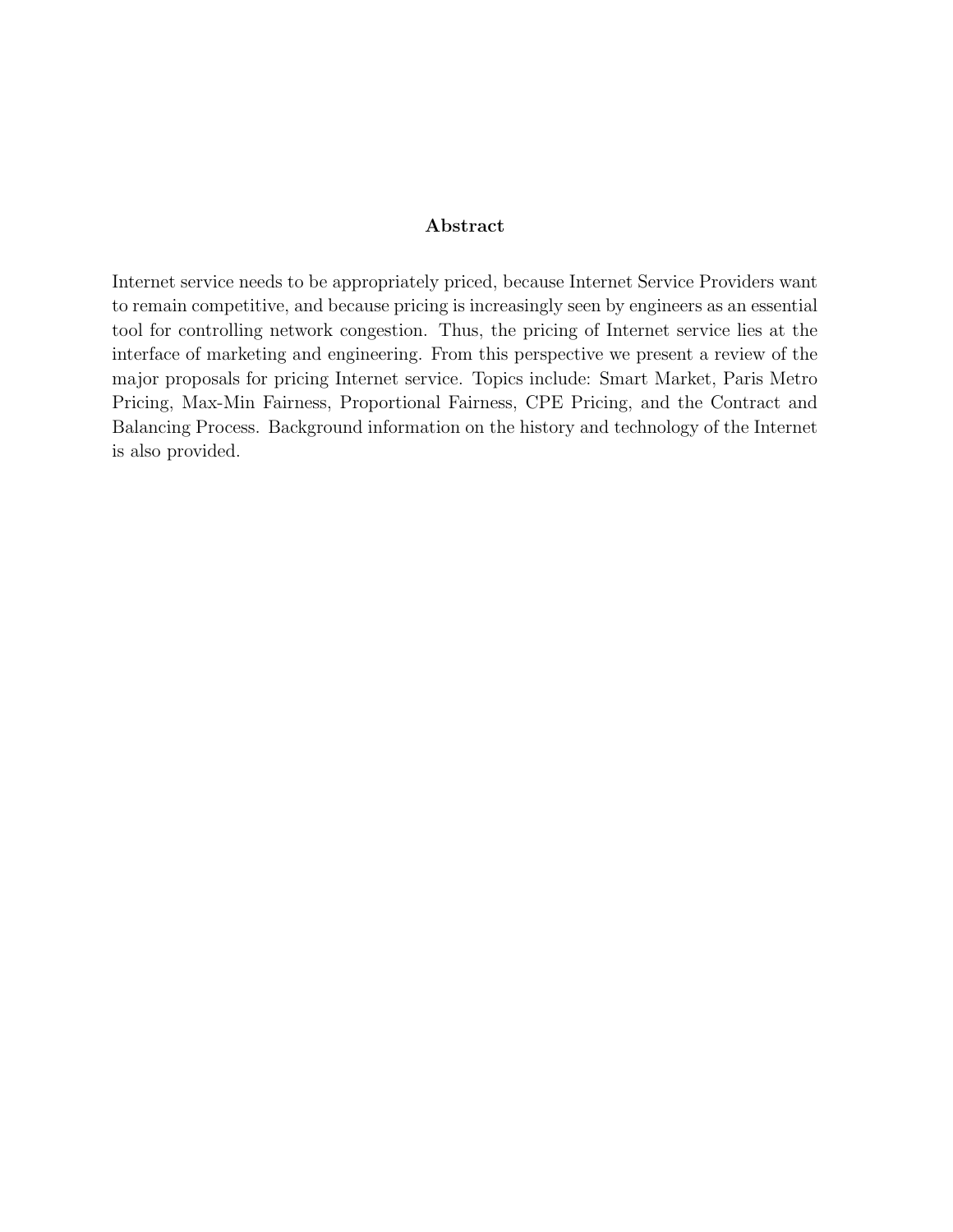## 1 Introduction

How should Internet service be priced? The answer depends on who is pricing to whom. In this chapter, we will for the most part be concerned with how an Internet Service Provider (ISP) should price to its customers, the "end users." The methods we consider here can, for example, help AOL determine how it should price Internet service to your home, but also how much it should charge a business customer for a direct connection from the business's own networks to the Internet. We will also discuss Internet pricing from another—but closely related—point of view, viz., how the owner of a dedicated communication network should price bandwidth to businesses that host Internet applications. Internet service needs to be appropriately priced, both because Internet Service Providers want to remain competitive, and because pricing is increasingly seen by engineers as an essential tool for controlling network congestion. Thus, the pricing of Internet service lies at the interface of marketing and engineering. It is from this perspective that we present a review of the major proposals for pricing Internet service.

Our na¨ıve opening question is quite general, so let us consider some specifics: Can Internet pricing be determined by an auction mechanism? Can that elusive concept, Quality of Service, be endogenously determined, leaving the ISP, so to speak, off the hook? Can Internet pricing be based on the philosophical concept of fairness? Can the individual packets that comprise Internet traffic be priced via a consumer demand function? And finally, can the pricing of bandwidth be based on a contractual agreement? In this chapter, we consider all these questions and the often ingenious methods that have been suggested for addressing them.

In the following section, we discuss what the Internet is, how it developed, and how it works. In Sections 3 through 7, we examine, respectively, Smart Market, Paris Metro Pricing, Max-Min Fairness, Proportional Fairness, and CPE Pricing. In Section 8 we look at a proposal for bandwidth pricing, the Contract and Balancing Process. Section 9 concludes with related issues, as well as a brief mention of several other pricing proposals.

A review such as this is necessarily subjective, and other authors would have different lists of the "major" proposals. However, any credible review of Internet pricing must include two: Smart Market, because it was the first such proposal and has been enormously influential, and Proportional Fairness, because it is grounded in a deep and elegant theory that generalizes several earlier approaches. However, all the proposals discussed here are significant, and it is impossible to say which one, if any, will become the standard.

Finally, note that we do not consider the pricing of Internet content, i.e., digital information goods; for this topic, especially with regard to bundling, see Bakos and Brynjolfsson (2000). For a comprehensive overview of how the Internet is affecting marketing generally, see Barwise, Elberse and Hammond (2002).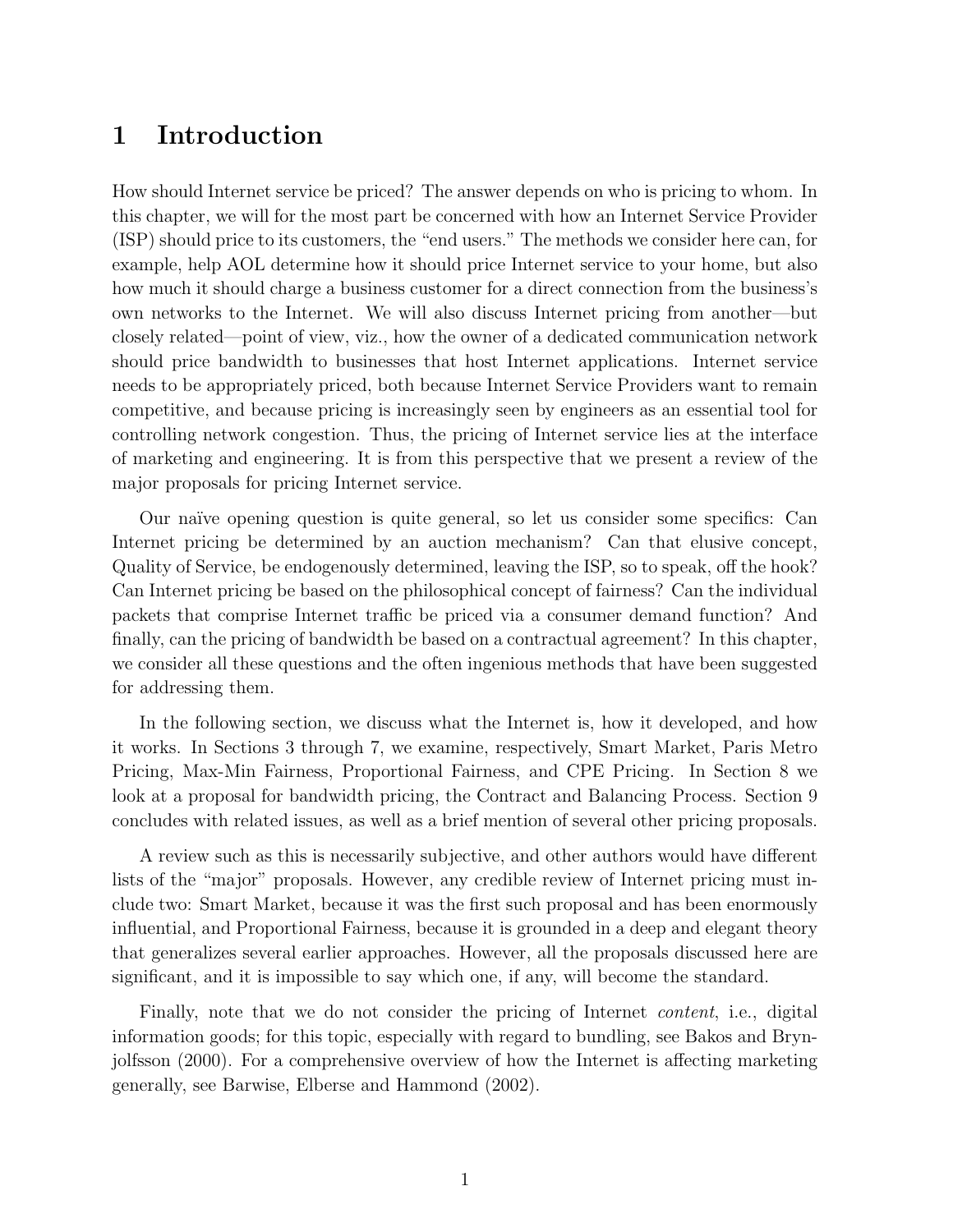## 2 The Internet

The Internet is the publicly accessible network of computers that exchange data worldwide. However, this simple definition omits the Internet's most distinguishing trait. As Papadimitriou (2002) lucidly puts it:

The most novel and defining characteristic of the Internet is its nature as an artifact that was not designed by a single entity, but emerged from the complex interaction of many economic agents (network operators, service providers, users, etc.), in various and varying degrees of collaboration and competition.

The truth of Papadimitriou's remark is evident from a recapitulation of the Internet's ontogeny.

The Internet appeared in embryo as the U.S. Defense Department's Advanced Research Projects Agency Network. ARPANET was designed to be a robust communication network that could survive a nuclear attack, even if one or more sites were destroyed. When ARPANET first went into operation in 1969, it was comprised of four host sites: UCLA, Stanford Research Institute, UC Santa Barbara, and the University of Utah. (Here host refers to any computer that has full access to other computers on the network.) By 1971, other educational and research institutions had joined ARPANET, so that it was now comprised of fifteen hosts. At this time, it was used primarily by a small number of computer scientists interested in developing networking technologies.

The number of hosts grew modestly over the next few years. In 1974, the word "internet" appeared in the title of a document by Vinton Cerf, a DARPA<sup>1</sup> scientist at Stanford Research Institute, and two Stanford University graduate students, Yogen Dalal and Carl Sunshine (Cerf, Dalal, and Sunshine 1974). They used the term as a short form for "internetwork," in the phrase "internetwork transmission control program." This refers to the method of transmitting files by breaking them down into small units of information called "packets" which are then sent over the network. The Transmission Control Program, they explained, "acts in many ways like a postal service since it provides a way for processes to exchange letters with each other" (Cerf, Dalal, and Sunshine, 1974, p. 3).

In 1978, the Transmission Control Program was split into the Transmission Control Protocol (TCP) and the Internet Protocol (IP), known jointly as TCP/IP, which remains to this day the standard communication language of the Internet. In 1980 and 1981 another—completely independent—network was founded, called CSNET (Computer Science NETwork), through grant funds from the National Science Foundation (NSF). By the end of 1981, ARPANET had two hundred hosts.

<sup>&</sup>lt;sup>1</sup>In 1973, ARPA had been renamed DARPA (D for "Defense").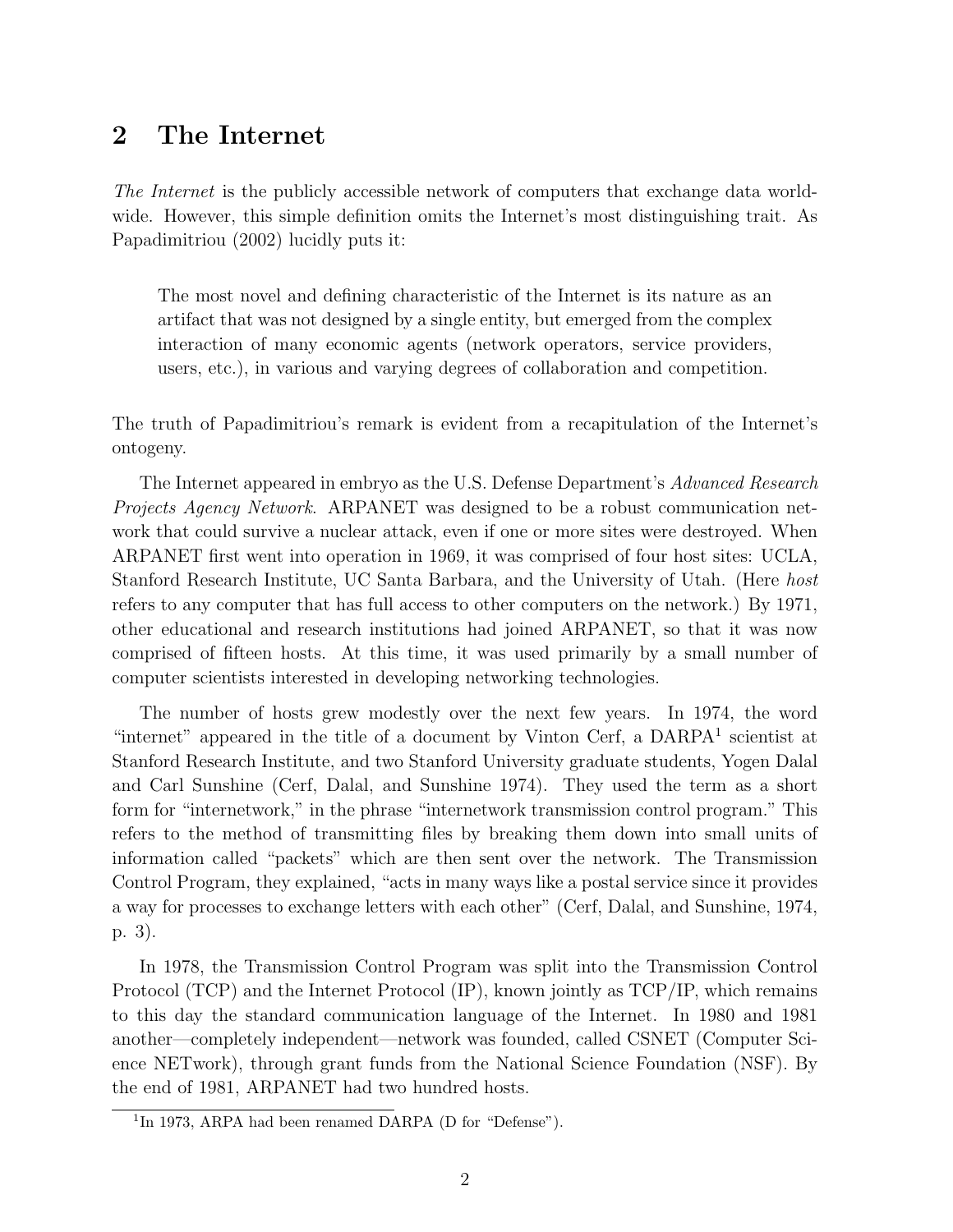By 1983, all research networks were converted to TCP/IP and were inter-connected through ARPANET or CSNET. It was around this time that the capitalized term "Internet" came to mean a connected set of networks, specifically those using TCP/IP. By 1984, there were more than a thousand hosts.

In 1986, the National Science Foundation created a research network called NSFNET, which was significant for its high-speed backbone. (A *backbone* is a large transmission line for long-distance connection that carries data gathered from smaller lines that interconnect with it.) At the same time, the NSF supported the development of regional networks that could carry traffic from individual organizations, such as government agencies and universities, to the national backbone service. This led to the number of hosts multiplying from about two thousand early in the year, to more than five thousand by the end of the year.

In 1987, NSF commissioned Merit Network, Inc., MCI, IBM, and the State of Michigan to manage the NSFNET backbone project, and by year-end the number of hosts exceeded ten thousand. As more networks joined up, the Internet became truly international, and by 1989, there were over a hundred thousand hosts worldwide. In 1990, the ARPANET was retired, but NSFNET continued to grow. By now, the phrase "the Internet" had appeared in print (Wall and Schwarz 1990, Chapter 6, p. 260), and the number of hosts had passed three hundred thousand.

Also in 1990, a computer scientist working at CERN (European Organization for Nuclear Research), Tim Berners-Lee, developed the World Wide Web as a tool for collaboration for the high-energy physics community. "The Web" was publicly released by CERN the following year. Also in 1991, the NSF removed commercial restrictions on the NSFNET. By 1992, the number of hosts had reached the million mark.

In 1995, NSFNET reverted back to a research network, and the main US backbone traffic was re-routed through various interconnected network providers. Thus, the Internet in what is essentially its current form—was born. At the time, it had five million hosts. By one estimate, in July 2002 there were in excess of 165 million Internet hosts (Zakon 2003).

#### 2.1 The Web

Most people erroneously consider the Internet to be synonymous with the World Wide Web. However, unlike the Internet, the Web has no physical existence and is simply a method for accessing information via the Internet.

Every host computer on the Internet has associated with it a unique number known as an IP address. Through the use of browsers such as Internet Explorer and Netscape, the Web allows users to automatically search the Internet for the IP address of the computer that contains the requested file—e.g., a text document, graphic image, or a sound, video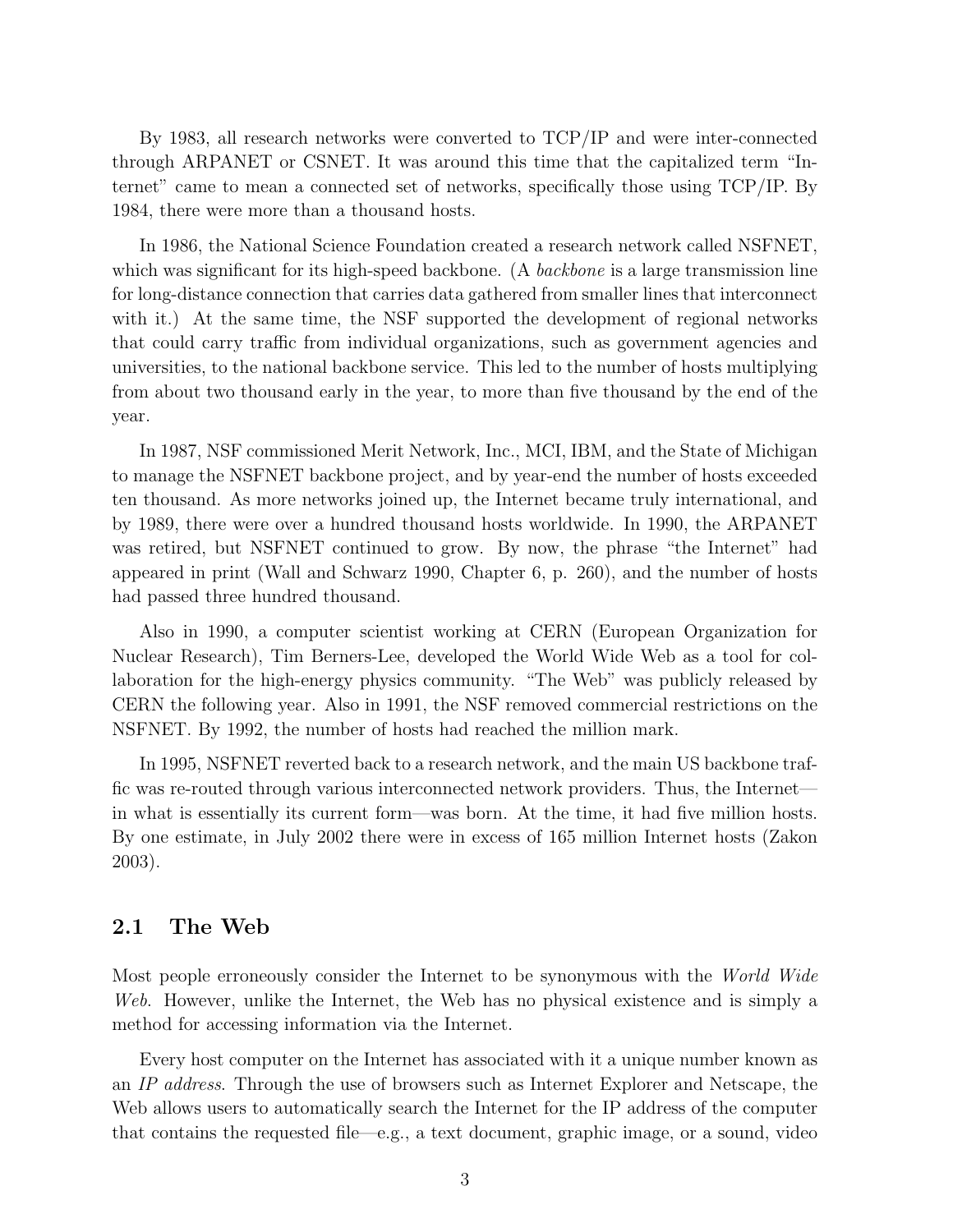or multimedia file—and call it up for "viewing." Web pages are formatted in a system of symbols called HTML (HyperText Markup Language) that supports links to other files, i.e., access via a simple click of the mouse. The Web is just one of many ways that information can be disseminated over the Internet; among the others, email is probably most familiar.

#### 2.2 Network Externalities and Metcalfe's Law

The extraordinary rate of growth of the Internet can be explained by the commonplace that its value rises with the number of computers connected to it—this effect is called "network externalities"—which leads to a snowballing effect. By how much does the value rise? The most popular view is provided by Metcalfe's Law, which was proposed by George Gilder in a discursive column in Forbes ASAP (Gilder 1993). Gilder named the principle in honor of Robert Metcalfe who, as a member of the research staff of Xerox PARC (Palo Alto Research Center) in 1973, predicted the potential of a system for connecting hundreds of computers within a building using hardware running from machine to machine.<sup>2</sup> Gilder later provided a succinct formulation (Gilder 1999):

Metcalfe's Law: The observation by Robert Metcalfe that the performance and value of a network rises by the square of the total power of the computers compatibly attached to it.

The idea behind this square law is very straightforward. Assume for simplicity that the power of each of the computers is roughly the same, which we set to be 1. Then if there are  $n$  computers attached to the network, the value of the network to each one of them is the number of computers, or  $n$ . Thus, the total value of the network is the number of computers times the value to each computer, or  $n^2$ .

Although Metcalfe's Law is frequently and enthusiastically cited, it also has its detractors. For example, Odlyzko (2000) dryly observes: "If this 'law' were indeed valid, there would be no need to worry about general connectivity. Two equal size networks would double the total value, and so the two carriers would have an irresistible economic incentive to link up, either through merger or some standard interconnection." Although he expands further on this idea, Odlyzko eventually concedes: "However, this law does reflect a fundamental truth, that the value of a point-to-point communication network increases faster than just in proportion to the number of users." And this is the only point we wish to observe here. But how exactly does the Internet work?

<sup>&</sup>lt;sup>2</sup>Metcalfe went on to design one of the more popular systems for doing this, called *Ethernet*.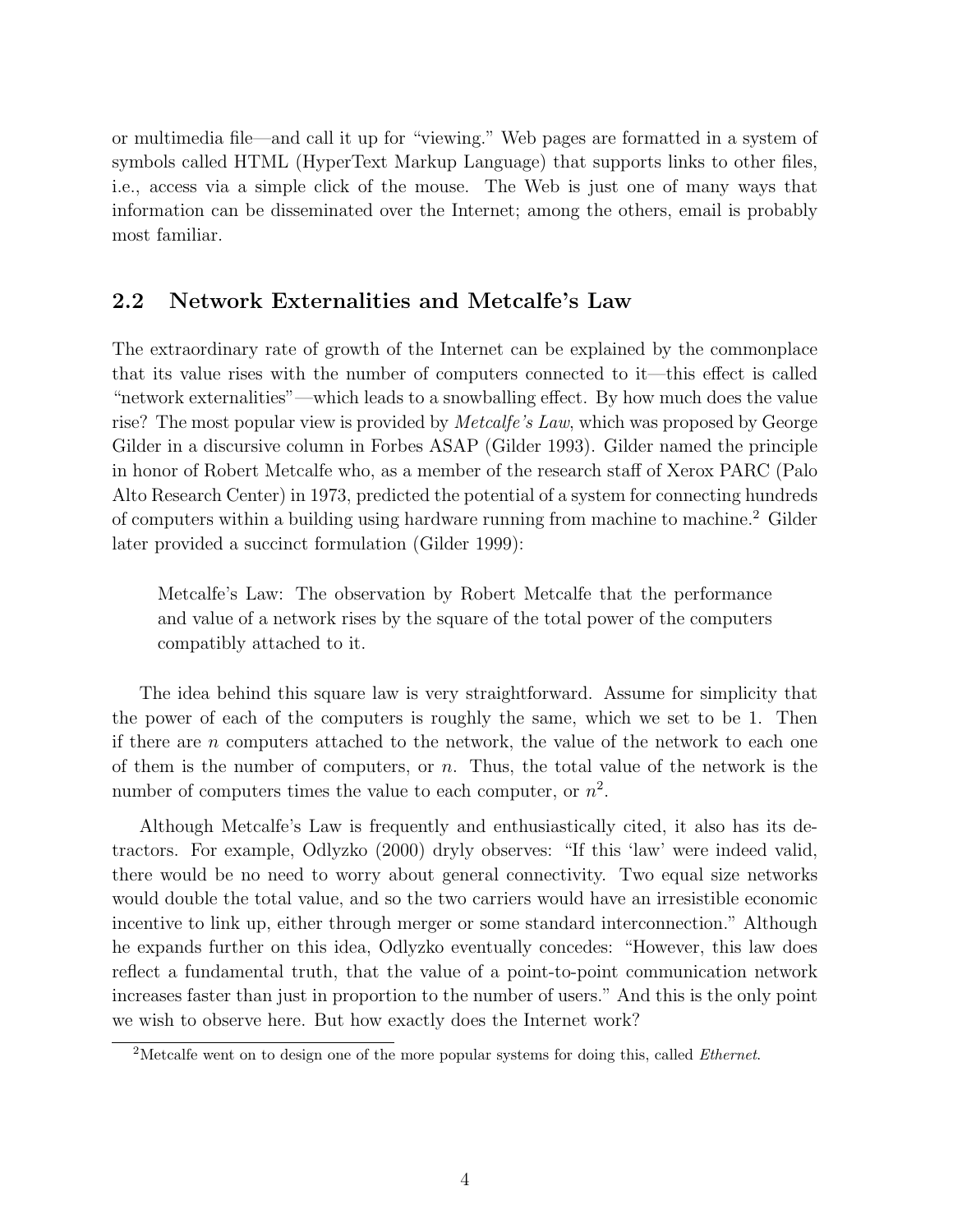#### 2.3 Packets, Bytes, and Bits

Although much of Internet traffic is carried over the same lines as telephone calls, the technology of the Internet—called packet switching—is very different from the technology of the public telephone network—called circuit switching. In a circuit switched network, a specific path to the destination is obtained for the message, and a fixed amount of capacity is reserved for the duration of the call, during which time no other information is sent along the same path.

By contrast, in a packet-switched network the file to be transmitted is first broken down into small units, called packets, which are numbered and affixed with a header containing the packet number, the destination computer's IP address, and other information. (The header also contains unassigned fields which can be used for future applications, e.g., congestion notification.) The packets are then sent through the network along individual paths, where the choice of path depends on the other flows simultaneously in progress. At the destination, the headers are stripped off and the packets re-assembled into the original file.

The data in a packet is stored in units of information called bytes. A byte in text might correspond to a single character, such as a letter, number, or typographic symbol  $(e.g., 't', '9', or '@'), but in a visual image might correspond to a color or a pixel location.$ A byte is typically eight bits long, where a *bit* (i.e., *binary* digit) is the smallest unit of data and has a value of 0 or 1.

The *data transfer rate*, or simply *rate*, at which data is sent through the network is measured in bits per second (bps)—or, more usually—megabits per second (Mbps). The rate depends on the load on the *resources* involved, i.e., any elements of the network required for communication that might be potential bottlenecks. An example of a resource would be a fiber optic cable between New York and London.

#### 2.4 TCP/IP and Explicit Congestion Notification

TCP/IP (Transmission Control Protocol/Internet Protocol) is the basic communication language, or protocol, of the Internet. TCP enables two host computers to establish a connection, and manages the breaking down of the file into packets at the source (the sending computer) and the re-assembling of the message at the destination (the receiving computer). IP specifies the format of packets, as well as the addressing scheme, so that the packets get to the right destination. Although all packets from the same file will have the same destination IP address, in general each packet will have its own routing through the network. When the packets arrive at the destination computer, it is TCP on that machine that strips off the headers and reassembles the data into the original file. TCP on the receiving machine also sends "acknowledgement packets" back to the source computer to verify the integrity of the data received; if no acknowledgement packet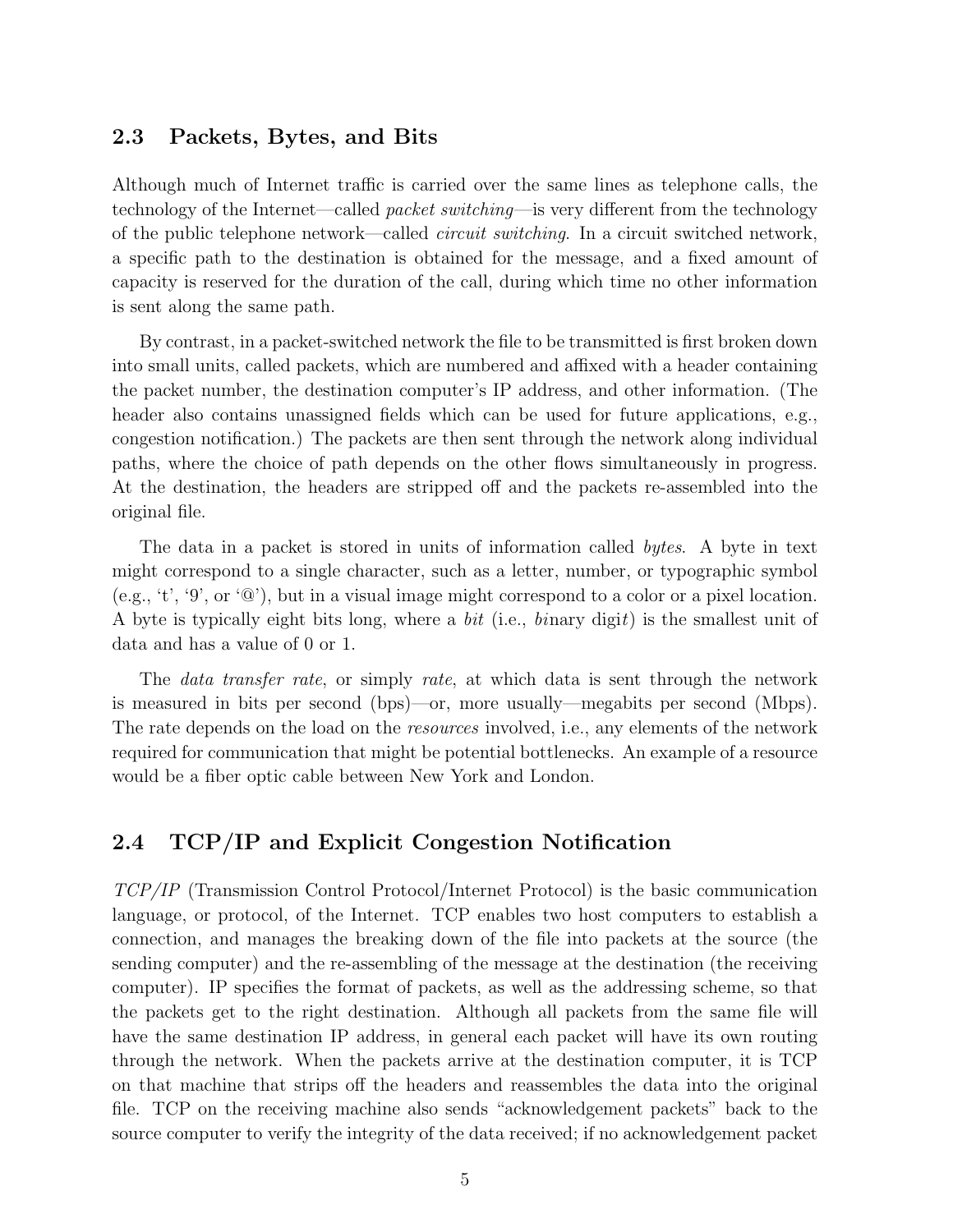comes back after a specified time interval, the packets that were not acknowledged are retransmitted by the sending machine.

TCP also has the responsibility for adapting the sending rate of the source computer to the capacity of the network. When a resource within the network becomes overloaded, one or more packets are lost. Loss of a packet is taken as an indication of congestion. Consequently, the destination informs the source, and the source immediately reduces its sending rate. The source then gradually increases its sending rate until it again detects congestion via the loss of packets, and the cycle begins anew.

Formally, *congestion* can be defined as the loss of network performance that occurs when the users of the network collectively demand more resources than the network can provide. Users of course need to know when the network is congested, but dropping packets is a crude way of notifying them: it is both wasteful (a dropped packet might have already consumed resources; it might also need to be resent) and untimely (until their packets are dropped, users are unaware of the existence of congestion).

These drawbacks have led to proposals for the introduction of congestion marking, whereby a packet encountering a long queue will have a specific bit in its header set to indicate "congestion experienced." The procedure is called Explicit Congestion Notification, or ECN. Users detecting ECN marks should respond by reducing their transmission rates. This will result in the network being able to share resources without having to drop packets, except in periods of exceptionally heavy use. Explicit Congestion Notification has now been made a "Proposed Standard" by the Internet Engineering Task Force (IETF), the body concerned with the evolution of the Internet architecture.

#### 2.5 Bandwidth and Elastic Traffic

Capacity in the Internet is usually defined in terms of bandwidth, the amount of data that can be transmitted per unit time, i.e., the maximum rate, usually over fiber optic cable. A related concept is throughput, which refers to the amount of data transferred successfully from one place to another in a given amount of time.

Fiber optic cable, or simply *fiber*, refers to both the medium and the technology associated with the transmission of packets as light pulses along a glass or plastic fiber. Fiber has significantly more bandwidth than conventional copper wire and is in general not subject to electromagnetic interference. Most telephone company long-distance lines are now of optical fiber, and increasing share of Internet traffic is carried over fiber.

Resources of the network are managed by network *servers*, which are computers and other devices that manage network traffic, and which may be dedicated, i.e., performing no other task other than traffic management. One often talks about a *client/server* relationship between two computer programs in which one program, the client, makes a service request from another program, the server, which fulfills the request. Thus, for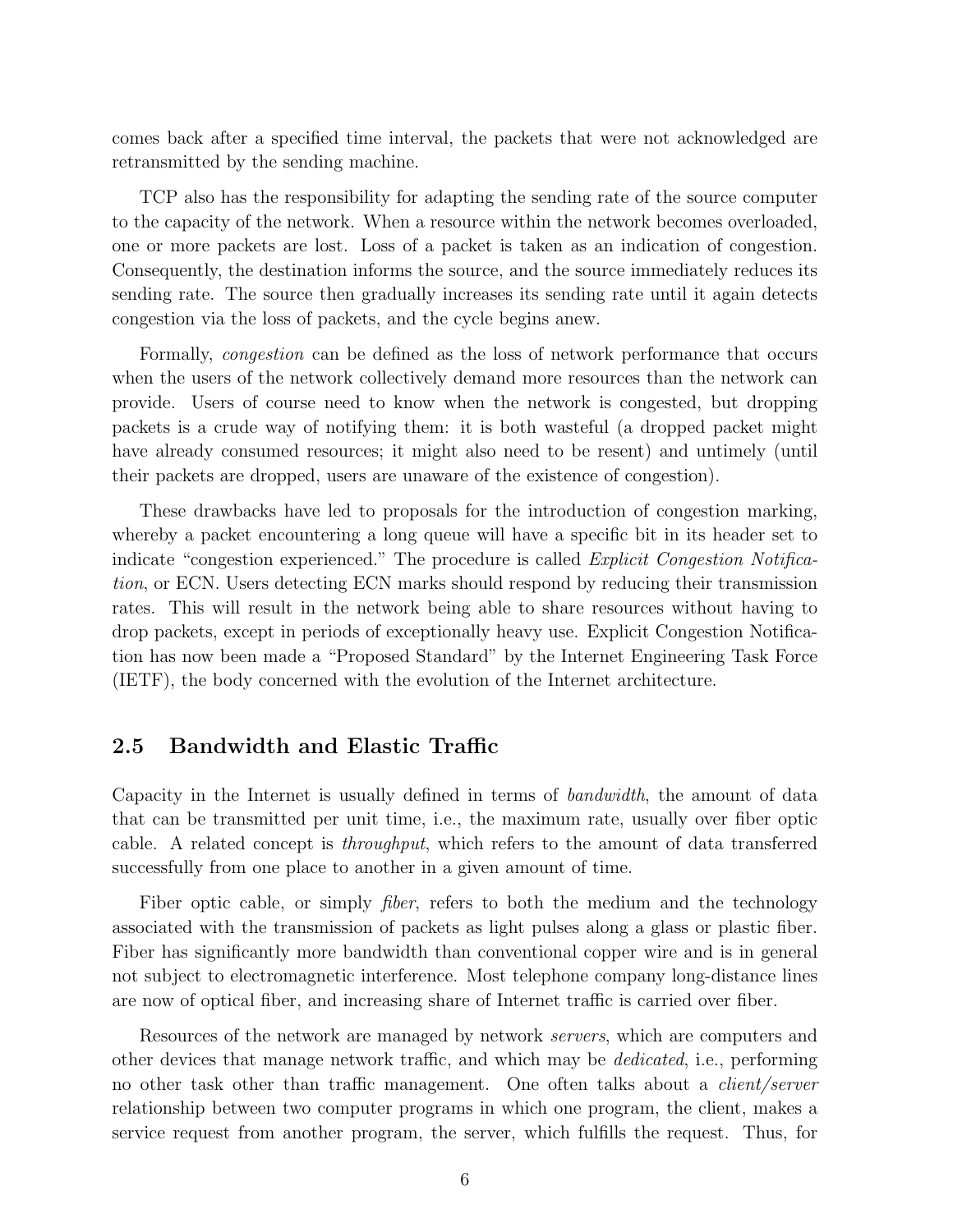example, your computer uses TCP/IP to make client requests for files in other computers on the Internet. Another example is your Web browser, which is a client program that requests services, i.e., the sending of Web pages or files, from a Web server in another computer somewhere on the Internet.

In a network, a *node* is a connection point, either an end point—called simply an end node—or a redistribution point, for packet transmission. The management of traffic between nodes in a network so that the receiving device can handle all the incoming data is called flow control. This is particularly important where the sending device is capable of sending data much faster than the receiving device can receive it, a not uncommon situation. In cases were traffic can adjust to changes in delay and bandwidth while still meeting the needs of its applications, the traffic is called "elastic" (Shenker 1995; Kelly, Maulloo, and Tan 1998). A mathematical definition of elastic traffic is given in Section 5.

#### 2.6 Quality of Service

Internet Quality of Service (QoS) refers to the extent that transmission rates and other service characteristics can be objectively measured and improved. The Internet currently operates on a single service quality, viz., what is usually described as "best effort" service. This means that the network attempts to serve all users, transmitting packets on a firstcome, first-served basis without making any explicit commitment to any user with regard to rate, guarantee of packet arrival, or any other measure of service quality. It is the users, not the network, who are expected to detect the existence of congestion and reduce their transmission speeds. Discussions of Internet QoS can be found in Odlyzko (1998) and Park, Sitharam and Chen (2000).

#### 2.7 Internet Service Providers

An *Internet Service Provider*, or ISP, is a company that provides access to the Internet. The ISP owns a host computer that is permanently connected to the Internet. Typically, for a monthly fee, the ISP provides individuals with a software package, a username and password, and an access phone number. The user can then log on to the Internet and make unlimited use of a number of services such as access to the World Wide Web and email. Such a pricing system is called a *flat rate scheme*. In addition to providing Internet access, some ISPs have their own online independent content. ISPs also serve large companies, providing a direct connection from the company's own networks to the Internet.

In March 2002, the Internet Service Provider reported to have the largest share of global Internet usage (i.e., percentage of Internet users worldwide using a particular ISP) was America Online (AOL) at 13.58%, with its nearest competitor, Road Runner, having a share of only 2.76%. Road Runner is owned by America Online's parent company, AOL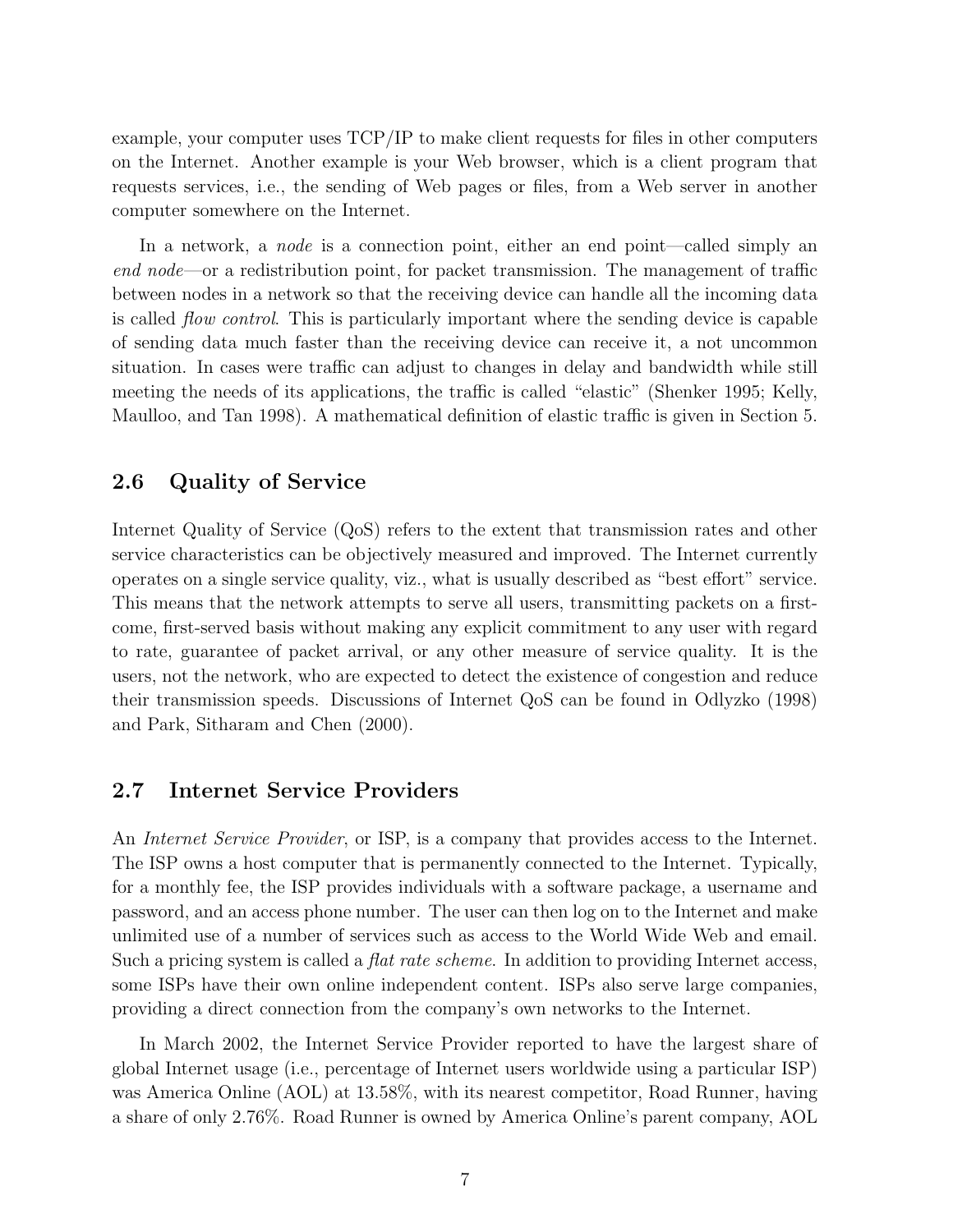Time Warner. The third largest share was held by UUNET at 2.18% (WebSideStory 2002). Although these figures have undoubtedly changed since this study was conducted, the dominance of AOL in the ISP market at this point in time appears undisputed.

As of February 2003, AOL has four main pricing plans. Under the standard plan, customers pay a flat rate of \$23.90 per month for unlimited usage. There is also an annual flat-rate plan payable in advance that works out to be \$19.95 per month. Under the "limited usage" plan, customers pay \$9.95 per month for five hours of usage, plus \$2.95 for each additional hour. Finally, under the "light usage" plan customers pay \$4.95 per month for three hours of usage, plus \$2.50 for each additional hour. Each of these plans provides customers with AOL-specific content in addition to access to the Internet.<sup>3</sup>

## 3 Smart Market

Mackie-Mason and Varian (1995, 1996) contend that users should face prices that reflect the resource costs they generate. Specifically, the authors propose that, in any efficient pricing mechanism, the price a user pays should have three components: (1) a fixed connection fee; (2) a close-to-zero charge per packet when the network is not congested; and (3) a positive charge per packet when the network is congested, where the price varies so as to reflect the existing degree of network congestion.

In particular, they present their *Smart Market* scheme in which a per-packet charge is levied against the user application whenever the network is congested. By "smart," they are referring to the feature that packets are priced in real time to reflect the existing degree of network congestion. Under Smart Market, each packet has in its header a bid field that indicates how much its sender is willing to pay for transmission. The bids would be determined by input from three parties: the local administrator controlling access to the net, the actual user of the sending computer, and by the computer software itself.

Operating as a multi-unit Vickrey auction, $<sup>4</sup>$  the network admits all packets with bid</sup> prices that exceed the current threshold value, which is determined by the marginal congestion cost imposed by the next additional packet. The users thus pay not the price they bid, but the market-clearing price, which is lower than the price of all admitted packets.

What is clever about this scheme is that users can be expected to bid their true values, the dominant strategy in the Vickrey auction (see Vickrey 1961, 1962).<sup>5</sup> Mackie-Mason

<sup>3</sup>These prices are for the U.S. market. AOL has similar pricing plans in other countries.

<sup>4</sup>A Vickrey (1961) auction is a second-price sealed-bid auction for a single item. That is, the bidders simultaneously submit their bids for the item without knowledge of the bids of the other players, and the winner of the auction is the one with the highest bid, who is required to pay the second-highest bid price. This is generalized to auctions with m identical objects in Vickrey (1962).

<sup>&</sup>lt;sup>5</sup>Mackie-Mason and Varian mention in both of their papers cited above that the idea of using a secondprice auction to allocate network resources goes back to Waldspurger et al. (1992), although in a different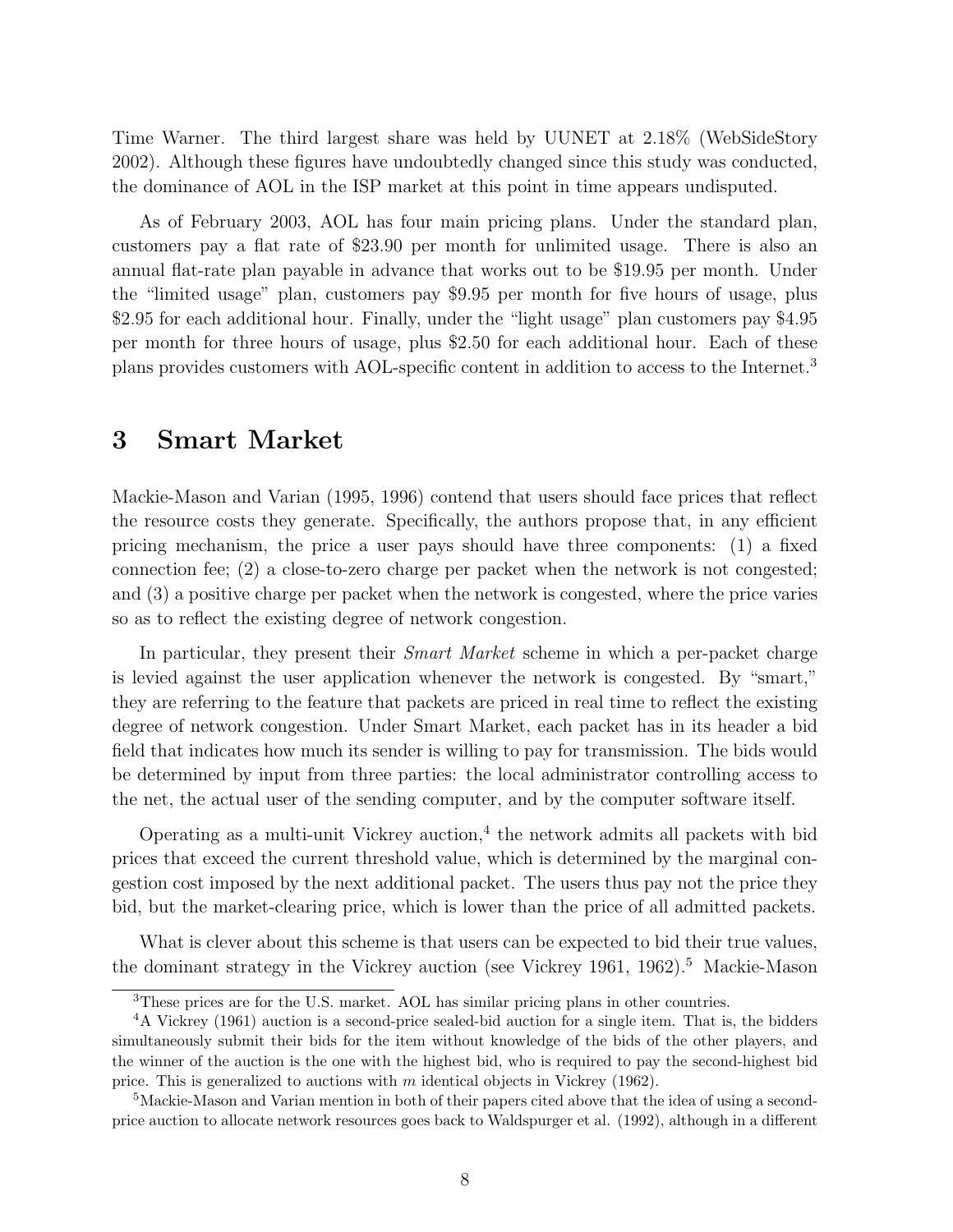and Varian provide some simple analytic models based on Smart Market pricing. They show that capacity should be expanded when the revenues from congestion fees exceed the cost of providing the capacity and, further, that this result holds in a competitive setting.<sup>6</sup> Further, they show that the competitive price will result in the optimal degree of congestion.

Ganesh, Laevens and Steinberg (2000) observe that the Smart Market proposal corresponds to the Bertrand model of competition (Tirole 1988), where each producer sets a price and is willing to supply any demand at that price, and consumers choose the quantity demanded based on the market price. In Smart Market, this corresponds to each user specifying a price he is willing to pay per packet, and the network accepting packets from a collection of highest bidders. However, Ganesh et al. claim that Smart Market, while efficient from a theoretical point of view, is impractical to implement. They provide two reasons for this. First, there is the considerable difficulty of conducting repeated auctions at the speeds at which the Internet operates. Second, there is a fairness issue connected with comparing a bid on a packet that has recently entered the network with a bid on a packet that has been waiting for an extended period of time. Smart Market does not make an allowance for this.

What is notable in the Smart Market scheme is that it does not promise the customer a specific level of QoS—which might, in fact, be difficult to measure and maintain—but simply guarantees a priority level for packet transmission. A packet with a high bid will gain access sooner than one with a low bid, but the technology of the Internet means that delivery time cannot be guaranteed. This concept of abandoning the chimera of a QoS guarantee, and instead employing a more tangible and objective measure as a proxy for service level, is itself a significant contribution of the Smart Market proposal. We will see this approach used in other proposals we discuss; Paris Metro Pricing takes this idea the furthest.

## 4 Paris Metro Pricing

Once upon a time the Paris Metro employed an unusual pricing scheme. Users were offered a choice of travelling First or Second class, where the only difference between classes was the price charged. First class carriages, being more expensive, typically had fewer passengers and thus were less congested. Hence, users with a strong aversion to congestion were willing to pay the higher First-class fare. Whenever First-class carriages became too popular, some users decided it was not worth the extra cost and switched to travelling Second, thus reducing congestion in First class and restoring the quality

context.

<sup>&</sup>lt;sup>6</sup>The importance of evaluating the viability of a pricing proposal by considering it in a competitive setting cannot be overstated. See, for example, Section 5.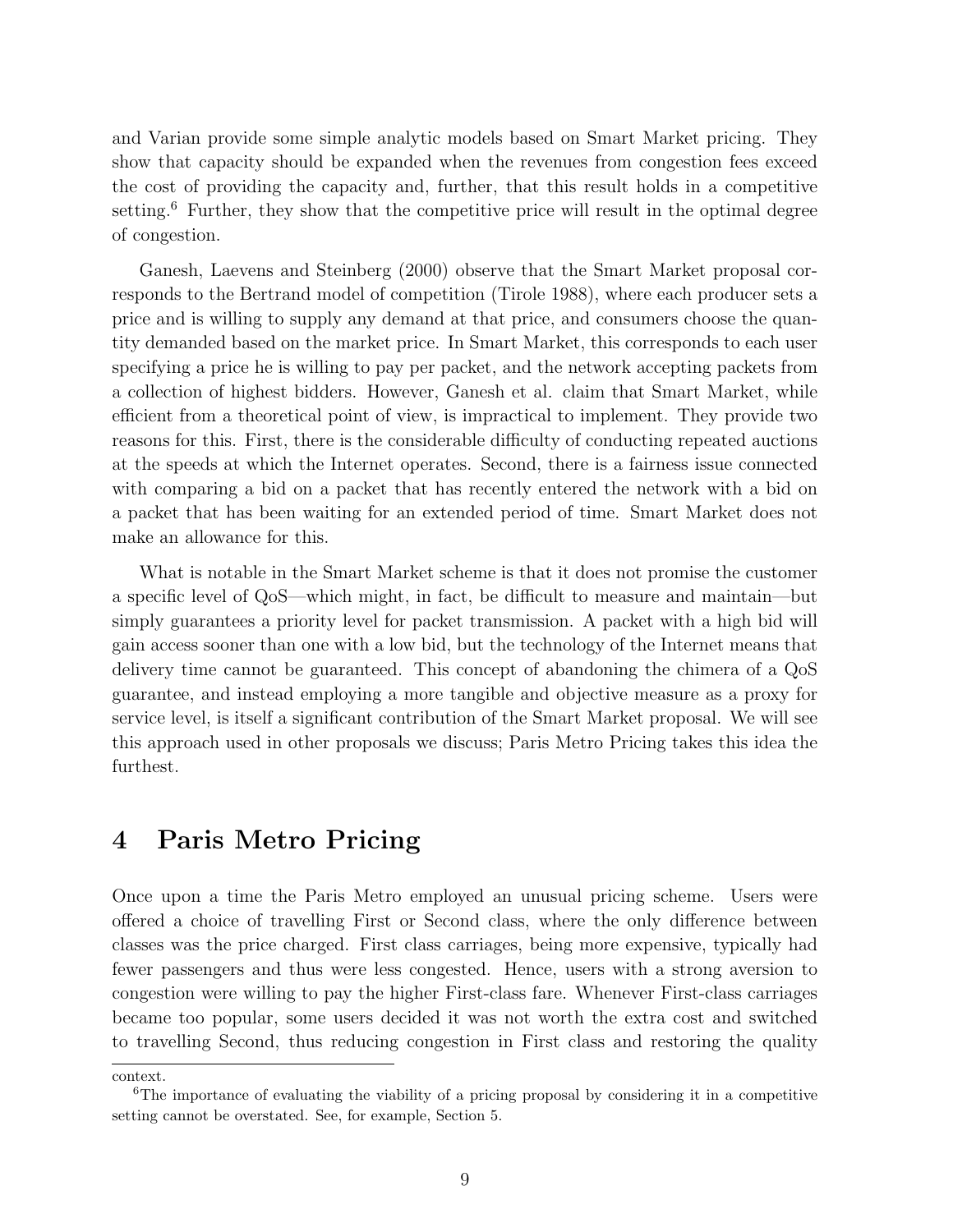differential. In a paper entitled "A modest proposal for preventing Internet congestion," Andrew Odlyzko (1997) made the inspired suggestion to apply this idea to the Internet:

Following in the footsteps of Jonathan Swift,<sup>7</sup> I propose to turn a perceived burden into a solution, and rely on usage-sensitive pricing to control congestion, bypassing most of the complexity of other solutions. This should allow for simpler networks that are easier to design and deploy and operate faster.

#### Odlyzko calls his proposal Paris Metro Pricing, or PMP. <sup>8</sup>

Under PMP, the Internet Service Provider first partitions its network into several logically separate subnetworks, each having a fixed fraction of the capacity of the network, and then applies different charges to each subnetwork. The ISP offers no guarantees of service quality; however, on average, higher-priced networks will be less congested. Users will sort themselves according to their aversion to congestion and the prices charged on the subnetworks. Odlyzko's attractively simple proposal raises two issues, discussed below.

#### 4.1 The Acceptability of PMP

Was the Paris Metro a special case, or would a pricing scheme with endogenouslydetermined quality be acceptable to consumers in other contexts? There are in fact a number of other examples of PMP in practice, many from India. For example, De Palma and Leruth (1989) observed a two-price system in effect for the busses of New Delhi. The busses were all identical except for the price charged. Displayed on the front of each bus was a sign that read either " $1\text{Re}$ " or " $2\text{Rs}$ ," where—as might be expected—the 1 rupee busses were considerably more crowded.

In his original paper, Odlyzko (1997) warns that the analogy between the Paris Metro and the Internet should not be overdrawn. He points out that, on the Paris Metro, all passengers arrived at the destination at the same time; the different prices only paid for the expected differential in discomfort caused by congestion (e.g., probability of getting a seat). With PMP applied to the Internet, packets on a lower-priced network would have a higher probability of being dropped and thus a higher probability of requiring re-sending; therefore, the file could be expected to arrive later than on a higher-priced network. The pricing for New Delhi buses clearly has much in common with that for the Paris Metro. If we assume that the arrival rates for the two classes of busses was about the same, then bus choice would not have made a significant difference in arrival time.

<sup>7</sup>Here Odlyzko cites Swift's 1729 satire, "A Modest Proposal for Preventing the Children of Poor People in Ireland from Being A Burden to their Parents or Country, and for Making them Beneficial to the Public."

<sup>8</sup>He has further discussion on PMP in his follow-up papers, Odlyzko (1998, 1999a).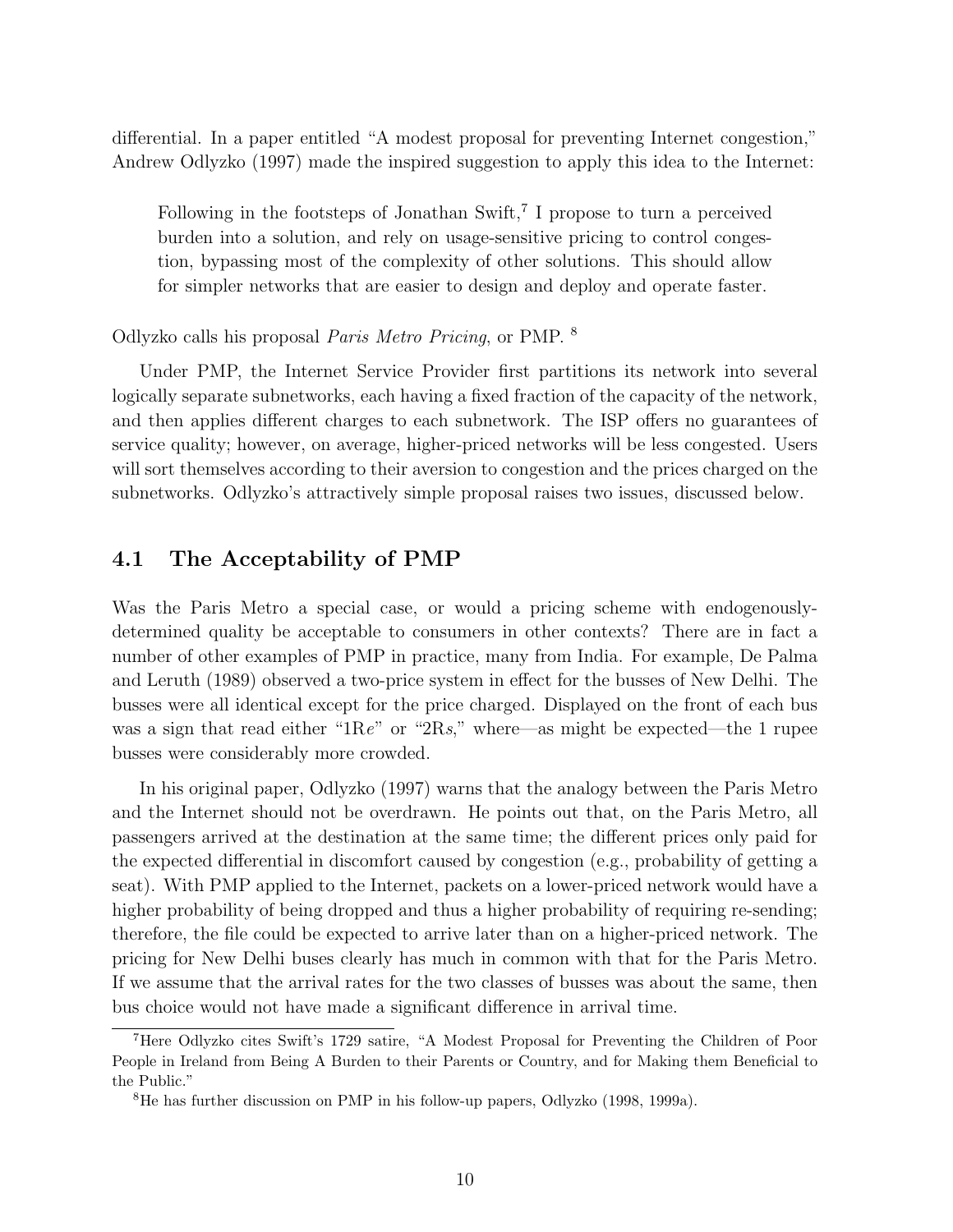But there exist other examples of real-world PMP that involve a time element via queuing, and thus arguably form closer analogies to Odlyzko's proposal for Internet pricing. Chander and Leruth (1989) cite the case of a government hospital in New Delhi, where two different options were available for treatment of routine ailments, fee and free. Users could choose to pay the fee and expect a shorter queue, although the same set of doctors treat the non-paying patients. Gibbens, Mason and Steinberg (2000) report a similar arrangement for medical care in the United Kingdom where, as an alternative to receiving free (at the point of delivery) medical care via the National Health Service, people can choose to pay for private treatment at what they will expect will be a greatly reduced waiting time.

In December 1995, a four-lane toll highway called the 91 Express Lanes opened in the median of a 10 mile section of the Riverside Freeway (State Route 91) in California (Transportation Research Board 2002). This was the first privately-financed toll road in the U.S. in over fifty years. According to the California Private Transportation Company, "the private sector would take the risk and the State would get congestion relief at no cost to taxpayers."<sup>9</sup>

Perhaps the most unusual instance of PMP in practice is at Tirupati, a pilgrimage center in Andhra Pradesh, India where devotees go for darshan ("viewing of the deity"). Devotees can have free darshan, called *Sarvadarsanam* ("darshan for all"). However, they may also choose to pay a fee, which is called special darshan. With regard to the latter, the official Tirupati website<sup>10</sup> explains: "Pilgrims who use this queue will have a shorter waiting time." Special darshan is available in two categories, at 40.00 rupees per head and at 50.00 rupees per head. The timings are the same for Sarvadarsanam and the special darshan, and the queues merge at the inner sanctum. Remarkably, the system handles more than fifty thousand pilgrims per day.

Odlyzko's motivating idea can be summarized as follows: A simple pricing scheme can induce users to separate themselves into classes that provide differing qualities of service, and the division can be self-stabilizing. The above examples tend to support that belief for a wide variety of services. However, there is another issue connected with PMP that deserves close scrutiny.

#### 4.2 The Viability of PMP Pricing under Competition

The Paris Metro is run by a government monopoly, the RATP - Régie Autonome des Transports Parisiens. Therefore, for purposes of applicability to Internet pricing, we might

<sup>9</sup>http://www.91expresslanes.com/. The congestion toll in effect as of September 2002 ranges from as high as \$3.60, for eastbound traffic, 7:00 am to 8.00 am, Monday through Thursday, and \$4.75, for westbound traffic, 5.00 pm to 6.00 pm, Monday through Friday; and as low as \$1.00, 11.00 pm to 3.00 am, every day in both directions.

 $10$ http://www.tirupati.org/.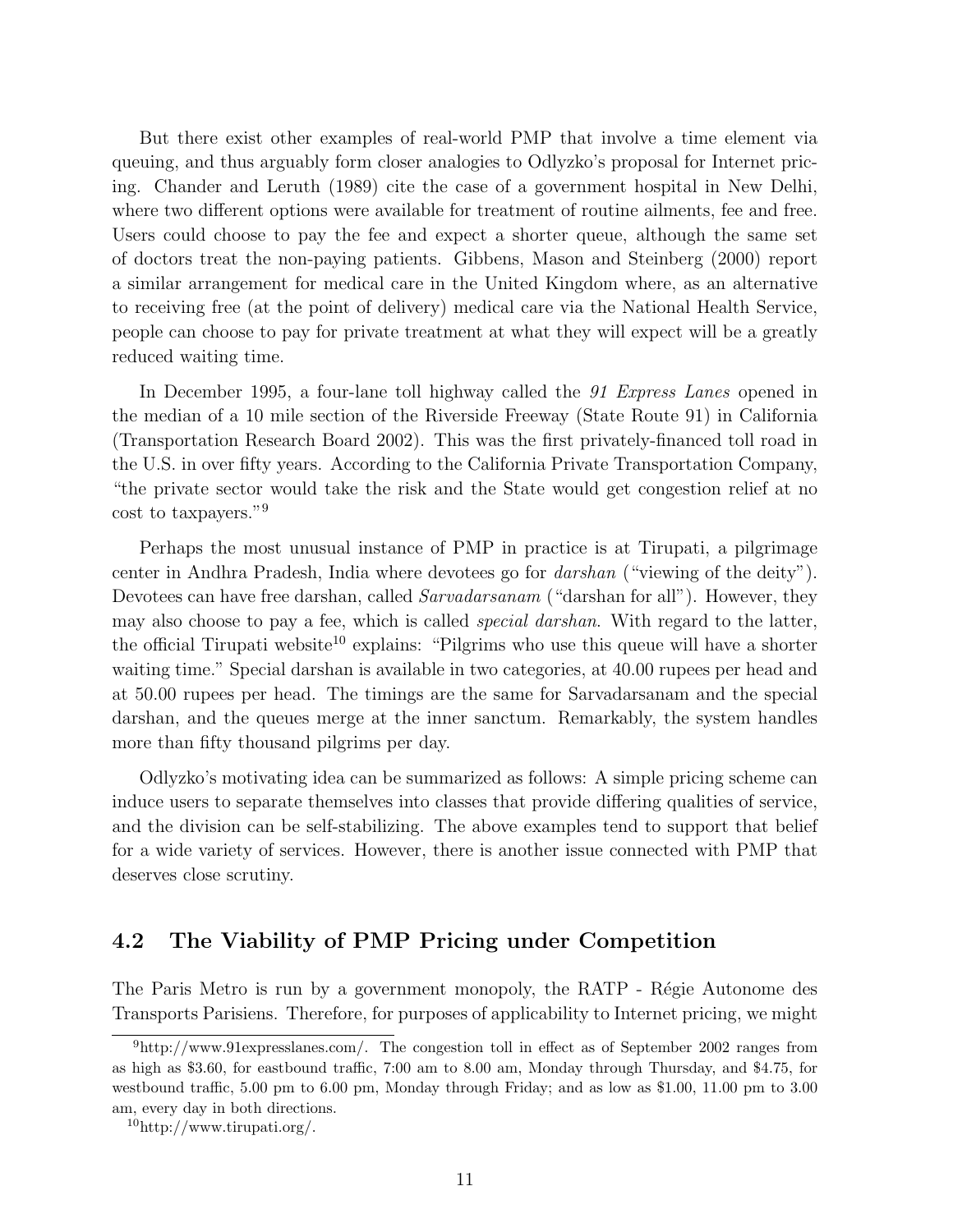ask what occurs when competition is introduced into Odlyzko's PMP model. Gibbens, Mason, and Steinberg (2000) address this question through the use of game theory.

Their model is specified as follows. There are two competing, profit-maximizing Internet Service Providers, each of which may offer either one or two service classes. In the case where an ISP chooses to offer two service classes, it forms them by logically dividing its network in two and charging separate prices on each subnetwork. Congestion on a subnetwork is determined in equilibrium by two factors: the fraction of the ISP's total network capacity allocated to a subnetwork, and the number of users on the subnetwork. The immediate consequences are that a network with low capacity and many users will have high congestion. Further, quality is demand-dependent, determined (in part) by the equilibrium choices of the prices. Gibbens et al. ask: In equilibrium, how many service classes will the two ISPs choose to offer?

They begin with the following assumptions. Each user joins one and only one network, resulting in  $Q_i$  users on network i. Upon joining a network, a user receives utility with three components: (i) a positive benefit, V, independent of the network joined, (ii) a disbenefit, dependent on the degree of congestion,  $K(Q_i)$ , and preference for (i.e., aversion to) congestion,  $\theta$ , and (iii) a dis-benefit from having to pay a price,  $p_i$ , to the ISP. Further, users are assumed heterogeneous in their preference for congestion. Those users with elastic traffic receive little dis-benefit from congestion, and will have low values of  $\theta$ ; those with inelastic traffic will be very sensitive to congestion, and will have high values of  $\theta$ . A user's utility in joining network i is  $U(\theta, i) = V - \theta K_i(Q_i) - p_i$ , and the costs are set to zero so that the profit of the network is  $\Pi = p_i Q_i$ .

The authors make two simplifying assumptions, one about the form of the congestion function and the other concerning the distribution of consumer disutility for congestion. First, congestion on a network is assumed to be proportional to the number of users divided by the capacity of the network. Second, consumer disutility for congestion,  $\theta$ , is uniformly distributed.

Gibbens et al. find that the unique equilibrium outcome is that neither ISP subdivides its network, i.e., neither firm will employ Paris Metro Pricing; further, the two firms charge the same price. In their analysis, the authors assume that the capacities of the subnetworks are fixed and symmetric. However, they also conducted numerical analysis which indicates that their results are robust to the assumption of fixed, equal, and symmetrically split capacities; in all cases considered, the ISPs each maximize their own profits by charging a single price and offering one network. The authors provide the economic interpretation of their results: As more products are introduced, the cost of increased competition outweighs the benefits from greater segmentation of the market.

The existence, uniqueness and symmetry of the equilibrium gives rise to the question of the extent to which these results depend on the form of the congestion function and the distribution of consumer disutility for congestion. Haimanko and Steinberg (2000) offer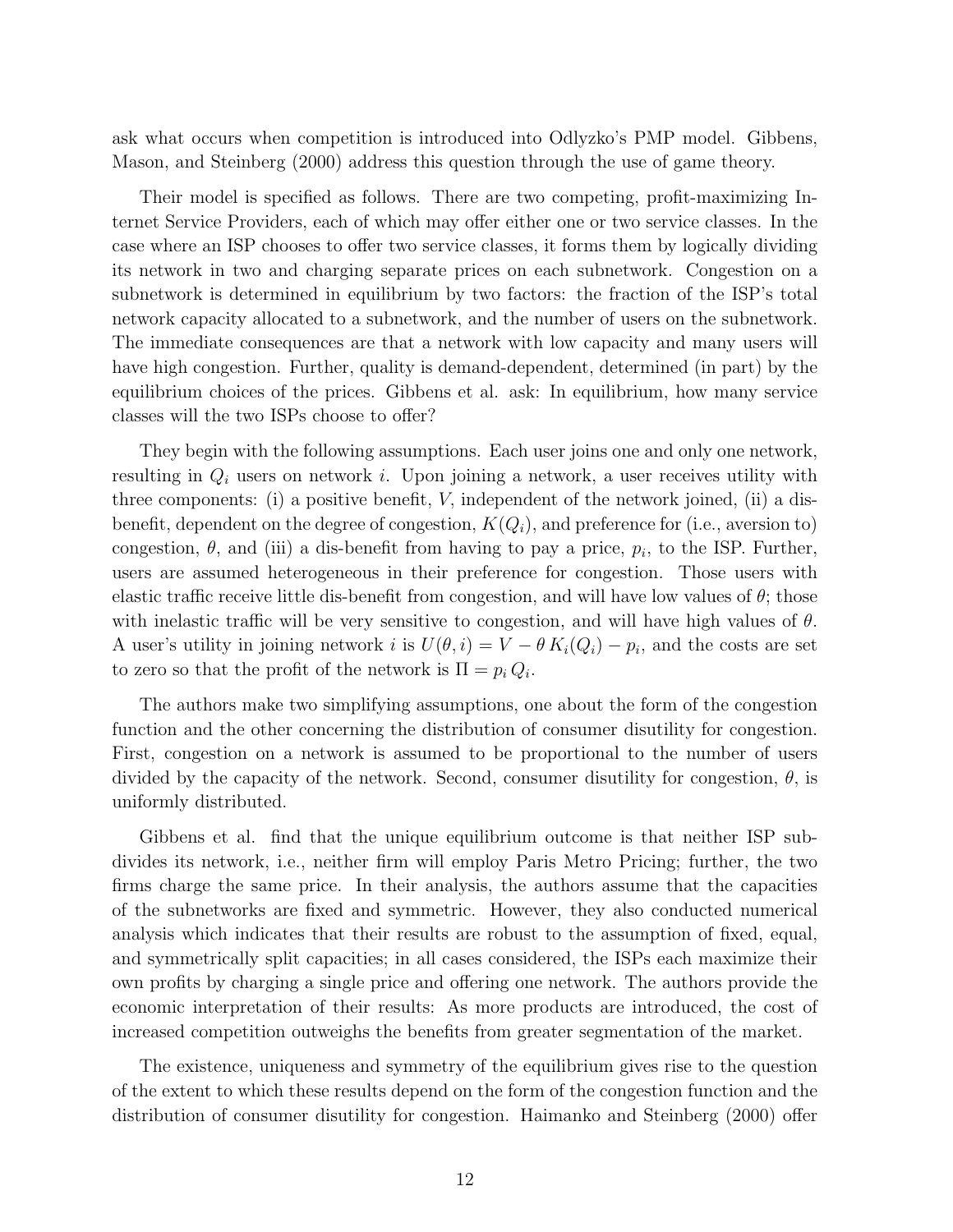the following partial result. Consider any congestion function and any consumer disutility cumulative density function with the only assumptions being that these functions are each continuously differentiable and strictly increasing. Then with fixed, equal capacities in the case where neither ISP subdivides its network: (1) there does not exist an asymmetric equilibrium, and (2) if an equilibrium does exist, then it is unique. This tends to indicate that the results of Gibbens et al. are robust to the form of the congestion function and the distribution of consumer disutility for congestion. However, further research in this direction might yield new insights.

The above results tend to indicate that Paris Metro Pricing will not be viable in a competitive market. However, in order to simplify their model, Gibbens et al. assumed that there is a fixed number of firms in the market (i.e., two). The authors suggest that the process of free entry may be a mechanism by which a range of prices and qualities can arise in equilibrium. This would be a worthwhile area for further research on a proposal that has garnered a considerable amount of attention.

#### 4.3 The True Origins of Paris Metro Pricing

One may wonder how the Régie Autonome des Transports Parisiens arrived at this innovative pricing scheme. The answer is that it was an accident of history.

When the Paris Metro opened in July 1900, intercity rail service in France had differential classes of service, and so it was decided that the Metro would have differential classes of service as well. (Although there were at the time three classes of service on the intercity rail, it was felt that two classes would suffice for the Metro.) The difference in pricing between Metro classes was justified by the differences in materials used in the carriages, and hence in the comfort levels for passengers. Due to this price differential, First Class was less crowded.

From the 1930s onwards, the basis of the Metro's rolling stock was the Sprague-Thomson carriage, which had upholstered seats in First class and wooden seats in Second. In the early 1980s, these carriages were replaced with modern equipment. With modern cars and materials, comfort became harmonized between the two classes. Thus, for a time, essentially the only difference between the two classes was the price and, consequently, the level of congestion. Voilà: PMP.

Given that there was no longer any distinction between the carriages, Claude Quin, the president of RATP and a member of the Communist Party, advocated equating the rates so as to eliminate the class differences; this was ultimately implemented in August 1991. Although the change was putatively motivated by egalitarian reasons, it was felt that this would lead to greater utilization of train capacity as well.<sup>11</sup>

 $11$ I am grateful to Henri Zubar of Régie Autonome des Transports Parisiens and Emile Quinet of ENPC. CERAS, Paris for providing historical information.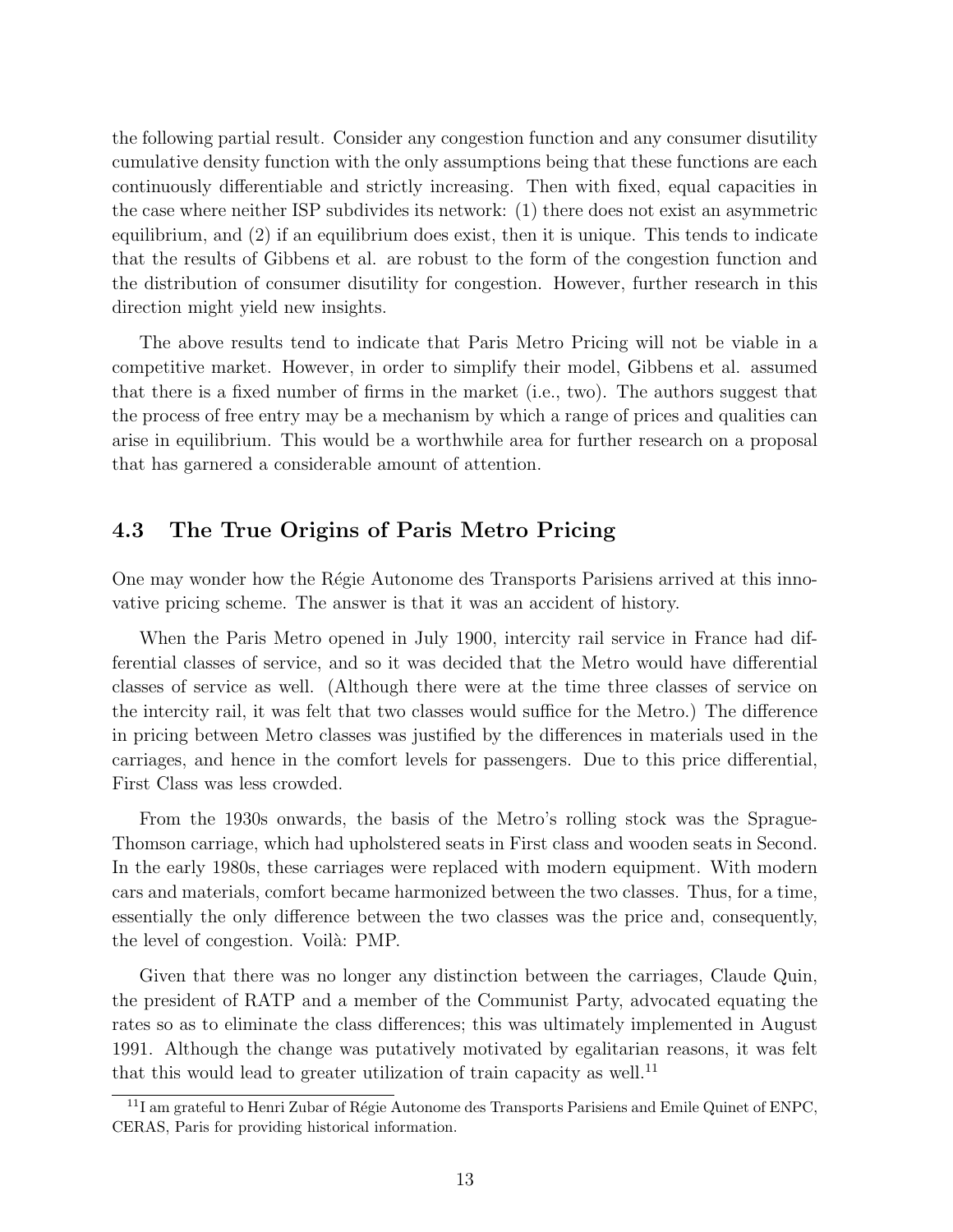## 5 Max-Min Fairness

In the presence of congestion, not all users can be allocated their desired rate, and the network faces the task of having to decide what rate to allocate to each user. Understandably, it might want to do this in a manner that is considered to be "fair." But is fairness truly an appropriate concept for communication networks? Kelly, Maulloo, and Tan (1998) make the argument that it is. They point out that, although fairness has traditionally been considered an economic issue, involving as it does comparisons of utility, any discussion of the performance of a rate control scheme must address the issue of fairness, since a given scheme might maximize the rate of information passing through the network—an important criterion—but at the same time deny access to some users.

That being said, it is all too obvious that fairness can be interpreted in a variety of ways. In the setting of communication networks, the first criterion to be widely accepted is due to Jaffe (1980, 1981), and has come to be known as  $Max-Min$  Fairness. Jaffe begins by citing one interpretation that requires that all users obtain equal throughputs. He points out, however, that in a network with different users using lines of different capacities (it seems this would be a rather common situation), it is unlikely that such a policy would be desirable. He argues that the general interpretation of fairness as "all users are treated equally" may not be desirable in practical networks, as one user may be more important and thus more deserving of a higher rate. The criterion he arrives at is an equilibrium condition:

A set of rates is max-min fair if no rate can be increased without simultaneously decreasing another rate that is equal or smaller.

If the network has a single bottleneck resource, then under Max-Min Fairness each user either receives his desired allocation or an equal share of the bottleneck resource. (For more details on Max-Min Fairness in communication networks, see Chapter 6 of Bertsekas and Gallagher (1992).)

#### 5.1 Mathematical Formulation

It is not difficult to provide a precise mathematical statement of Max-Min Fairness. We begin with some definitions. Consider a network with a set  $J$  of resources, and let  $C_j$  be the capacity of resource  $j \in J$ . A *route* r is a nonempty subset of J, where R denotes the set of routes in the network. Each route r can be associated with a user of the network. When user r is allocated a rate  $x_r$ , let  $U_r(x_r)$  denote the utility to user r.

We assume that traffic on the network is such that, for all r, utility function  $U_r(\cdot)$ is increasing, strictly concave, and continuously differentiable on  $[0, \infty)$ . Under these assumptions, the network is said to experience elastic traffic (Shenker 1995). Further,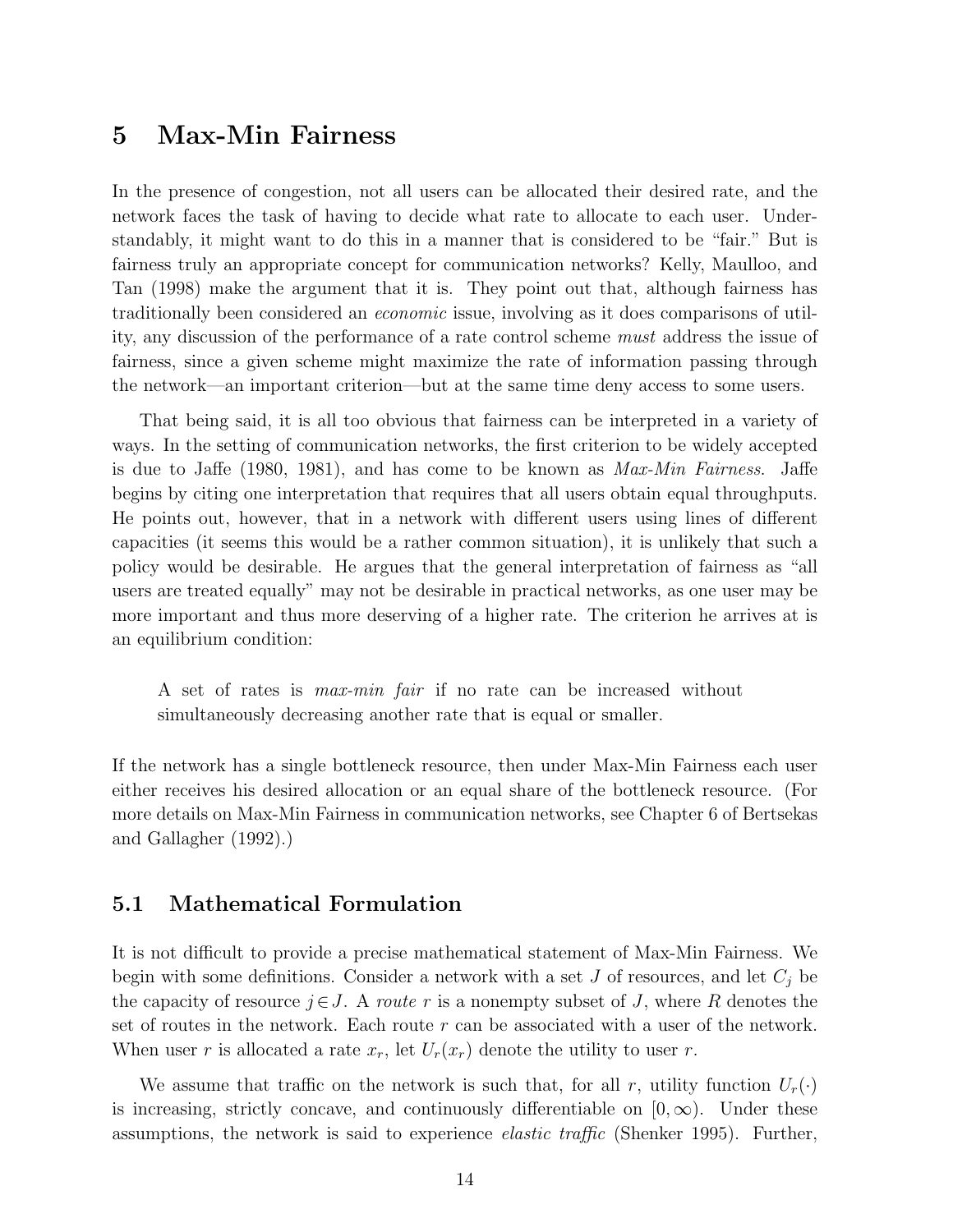we assume that utilities are additive. That is, the aggregate utility of the vector of rates we assume that utilities are additive. That is, the aggregate  $x = (x_r, r \in R)$  is the sum of the utilities, i.e.,  $\sum_{r \in R} U_r(x_r)$ .

Define the matrix  $A = (A_{jr}, j \in J, r \in R)$  by:

$$
A_{jr} = \begin{cases} 1 & \text{if } j \in r \\ 0 & \text{if } j \notin r \end{cases}
$$

Thus, A describes which resources lie on which routes. Define the grand capacity vector  $C = (C_i(\cdot), j \in J).$ 

A vector of rates  $(x_r, r \in R)$  is said to be *feasible* if  $x \geq 0$  and  $Ax \leq C$ . A feasible vector of rates is  $max-min$  fair if for any other feasible vector  $y$ :

$$
\exists r: y_r - x_r > 0 \Rightarrow \exists x_s \le x_r: y_s - x_s < 0.
$$

The compactness and convexity of the feasible region imply that such a vector  $x_r$  exists and is unique (see Kelly 1997a).

#### 5.2 Nash Bargaining Solution

In 1991, Mazumdar, Mason and Douligeris (1991) proposed that fairness issues for communication networks be placed in a rigorous game-theoretic framework. They embark on the following sequence of reasoning. First, games can be broadly classified into cooperative and non-cooperative. However, in non-cooperative games each user acts individually to optimize his own performance without regard to the performance of the others. This leads to a Nash equilibrium solution, which might turn out to be Pareto inefficient. Since Pareto inefficiency is undesirable, a cooperative game is the preferable framework. Finally, they argue that the *Nash bargaining solution* is a suitable candidate for a fair, optimal operation point in the sense that it satisfies certain axioms of fairness and is Pareto optimal.

What the Nash bargaining solution does is predict an outcome based only on information about each bargainer's preferences, as modelled by an expected utility function over the set of feasible agreements and the outcome that would result in the case of disagreement. For more details, see Nash (1950) and Roth (1979). Although Mazumdar et al. make some connections with Jaffe's work, they do not compare the Nash bargaining solution with Max-Min Fairness, and so leave the relationship between the two solution approaches unresolved.

In a lecture before the London Mathematical Society, Frank Kelly (1997b) observed that the concept of Max-Min Fairness can be grounded in the moral philosophy of John Rawls. Rawls had developed essentially the same concept, which he called "maximin," as a component of his "Theory of Justice" (1971, 1999). As Rawls explains it, this rule for "choice under uncertainty" is one that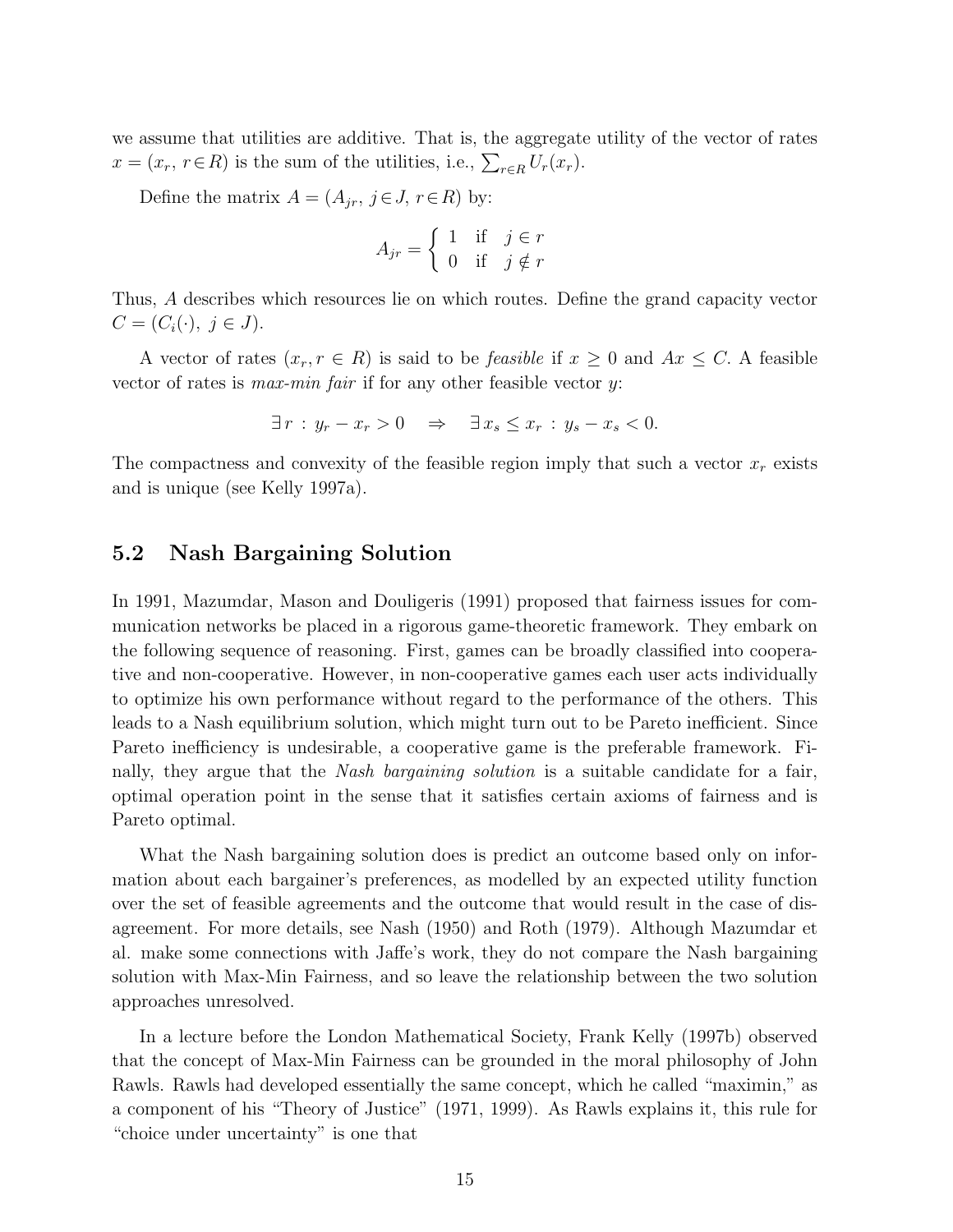a person would choose for the design of a society in which his enemy is to assign him his place. The maximin rule tell us to rank alternatives by their worst possible outcomes: we are to adopt the alternative the worst outcome of which is superior to the worst outcomes of the others.

Although Max-Min Fairness has attractive properties as a method for rate control, it cannot be considered as an option for pricing Internet service as it is lacking one essential feature: a market mechanism.

## 6 Proportional Fairness

In an influential series of papers, Frank Kelly and his co-authors describe a pricing and rate control model for elastic traffic in which each user chooses the charge per unit time he is willing to pay. Thereafter, the network determines each user's data transfer rate according to a fairness criterion applied to the rate per unit charge. Kelly shows that his criterion, which he calls *Proportional Fairness*, achieves a system optimum when the users' choices of charges and the network's choices of allocated data transfer rates are in equilibrium. We outline the main results here. For proofs and further development, see Kelly (1997a) and Kelly, Maulloo and Tan (1998).

There are three interrelated optimization problems to consider: the System Problem, the User Problem, and the Network Problem. We make use of the same notation as was used in Section 5.1. We also define the grand utility function vector  $U = (U_r(\cdot), r \in R)$ .

#### The System Problem

The *system optimal* rates are given by the solution to the following problem:

 $SYSTEM(U, A, C)$ 

maximize 
$$
\sum_{r \in R} U_r(x_r)
$$
  
subject to 
$$
Ax \leq C
$$
  
over 
$$
x \geq 0
$$

In words, the system problem is to maximize aggregate utility, subject to the capacity constraints. This may appear to be a straight-forward problem, but Kelly, et al. (1998) point out that, despite the putative tractability of optimizing a strictly concave function over a convex set, the network operator is unlikely to know the grand utility function vector  $U$ . This brings us to the second of the three problem formulations: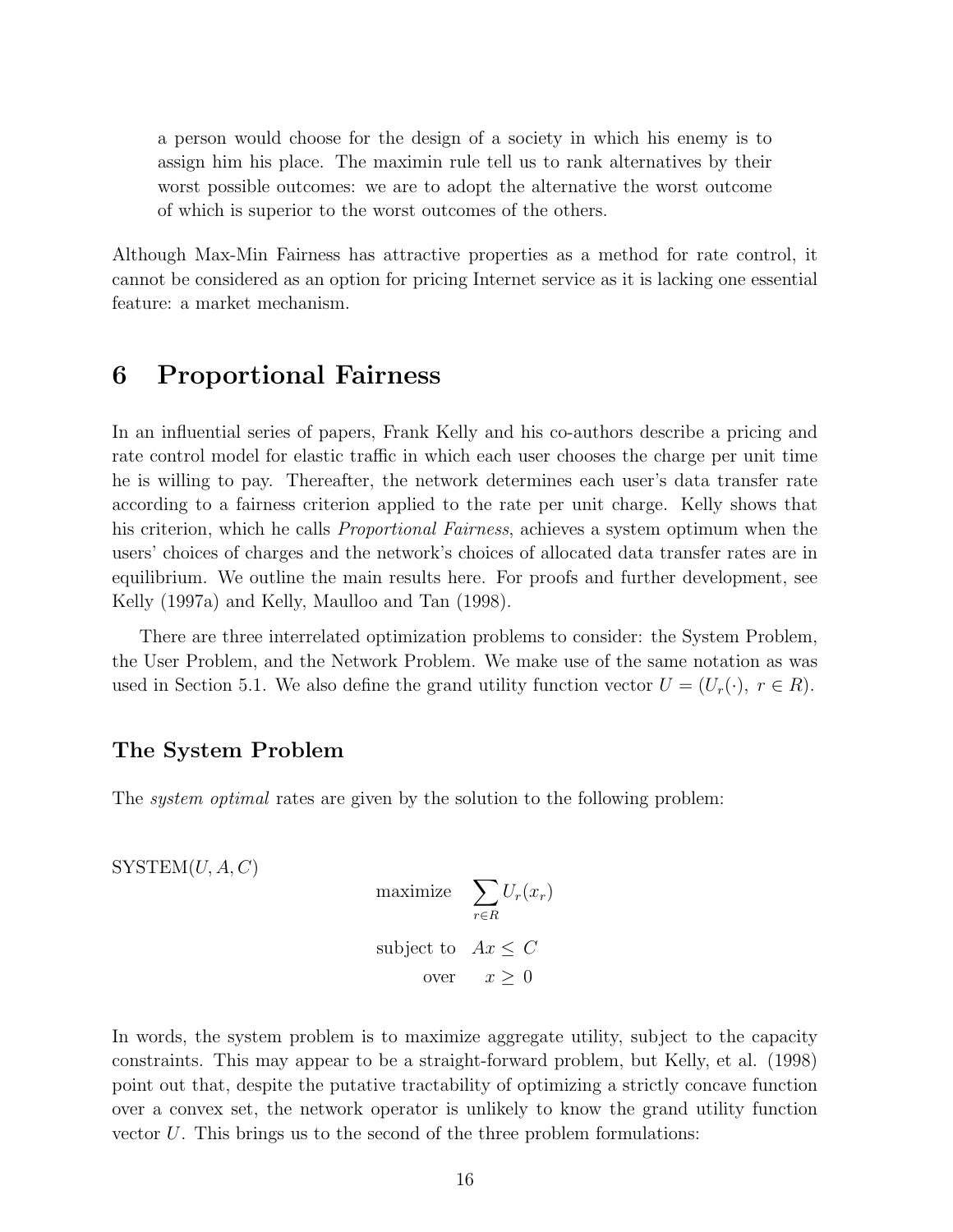#### The User Problem

Suppose that each user r can choose an amount to pay per unit time,  $w_r$ , and receive in return a flow proportional to  $w_r$ . Here w stands for weight or—in particular—willingnessto-pay. Thus, the rate allocated to user  $r$  will be:

$$
x_r = \frac{w_r}{\lambda_r}
$$

where  $\lambda_r$  is the charge per unit flow by the network to user r, which is presumed to be known to user  $r$ . Then  $r$  seeks to solve the following problem:

$$
\text{USER}_r(U_r;\,\lambda_r)
$$
maximize  $U_r\left(\frac{w_r}{\lambda_r}\right) - w_r$   
over  $w_r \geq 0$ 

That is, user r chooses an amount to pay per unit time,  $w_r$ , and receives in return a rate  $x_r = w_r/\lambda_r.$ 

#### The Network Problem

As observed above, the network operator is unlikely to know the grand vector of user utility functions,  $U = (U_r(\cdot), r \in R)$ . However, it is not unreasonable to assume that he could be knowledgeable about the grand vector  $W = (W_r, r \in R)$  of user willingness-topay. This brings us to the third optimization problem:

 $NETWORK(A, C; w)$ 

maximize 
$$
\sum_{r \in R} w_r \log x_r
$$
  
subject to 
$$
Ax \leq C
$$
  
over 
$$
x \geq 0
$$

Thus, this problem is formulated as if the network maximizes a logarithmic utility function, but with the constants  $(w_r, r \in R)$  chosen by the users. These three optimization problems are beautifully interrelated by the following theorem (Kelly 1997a):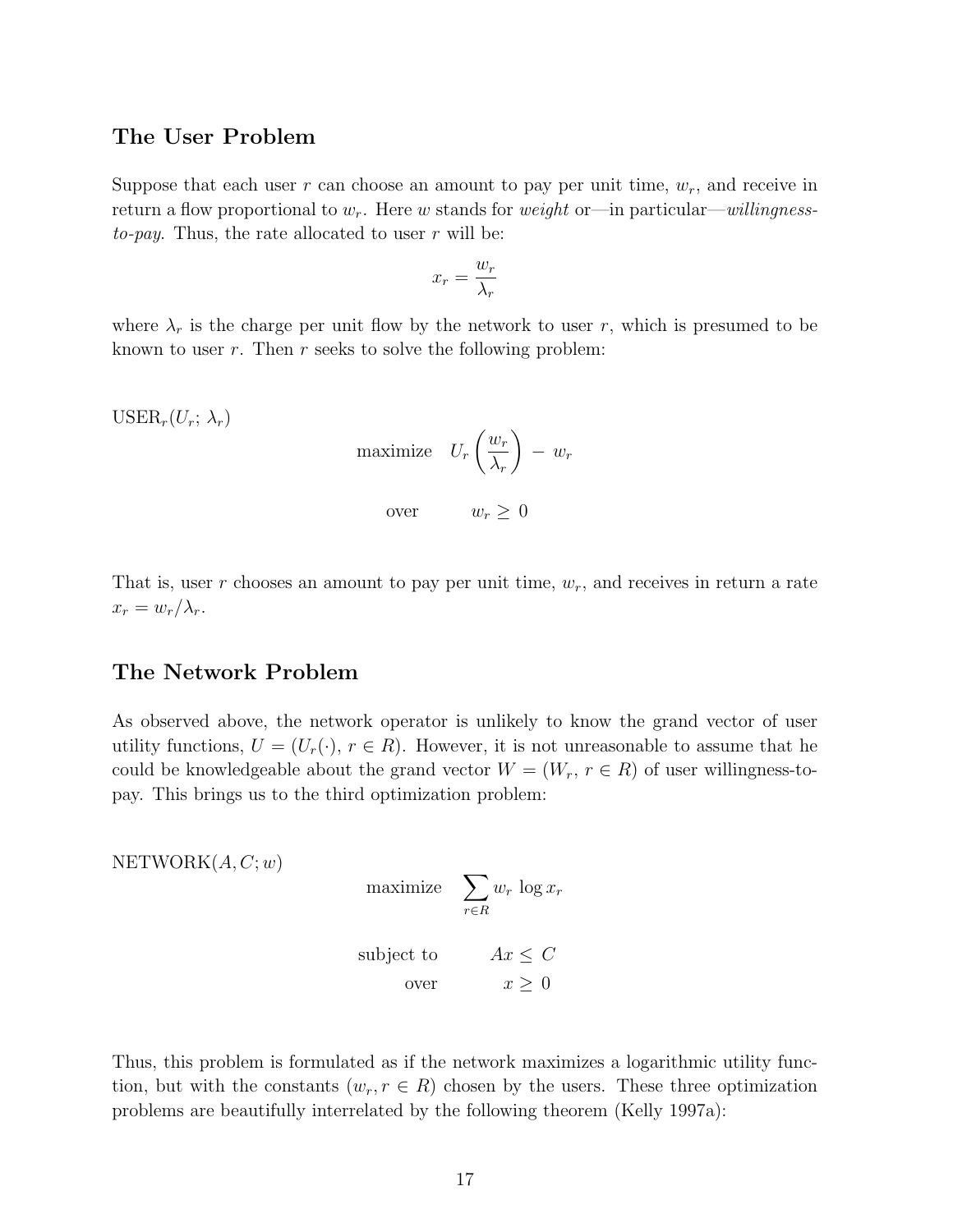**Problem Decomposition Theorem.** There exist vectors  $\lambda = (\lambda_r, r \in R)$ ,  $w = (w_r, r \in R)$  and  $x = (x_r, r \in R)$  such that

- i  $w_r = \lambda_r x_r$  for  $r \in R$
- ii  $w_r$  solves  $\text{USER}_r(U_r; \lambda_r)$
- iii x solves NETWORK $(A, C; w)$

In addition, the vector x is the unique solution to the  $\text{SYSTEM}(U, A, C)$  problem.

Thus, the SYSTEM problem can be solved by simultaneously solving the NETWORK and USER problems.

#### 6.1 Proportional Fairness Theorem

For a rate vector x, the proportional change with respect to a rate vector  $y_r$  is:

$$
\frac{y_r - x_r}{x_r}
$$

A feasible vector of rates  $x = (x_r, r \in R)$  is called proportionally fair if there exists no other feasible rate vector  $y$  for which the sum of the proportional changes over all users is positive. In other words, a rate allocation is proportionally fair if no aggregate improvement is possible. In symbols, a rate vector  $x$  is proportionally fair if, for all feasible rate vectors y:  $\overline{\phantom{a}}$ 

$$
\sum_{r \in R} \frac{y_r - x_r}{x_r} \le 0
$$

The concept of proportional fairness can be generalized to *weighted* proportional fairness. In particular, we can use as weights each user's willingness-to-pay. A feasible vector of rates is proportionally fair per unit charge if, for all feasible rate vectors  $y$ :

$$
\sum_{r \in R} w_r \, \frac{y_r - x_r}{x_r} \, \le \, 0
$$

Thus, a feasible set of rates  $\{x\}$  in a network is proportionally fair per unit charge if, for any other set of feasible rates  $\{y\}$ , the sum of the weighted proportional changes is negative or zero. This leads to the following result (Kelly 1997a):

**Proportional Fairness Theorem.** A rate vector x solves  $NETWORK(A, C; w)$  if and only if it is proportionally fair per unit charge.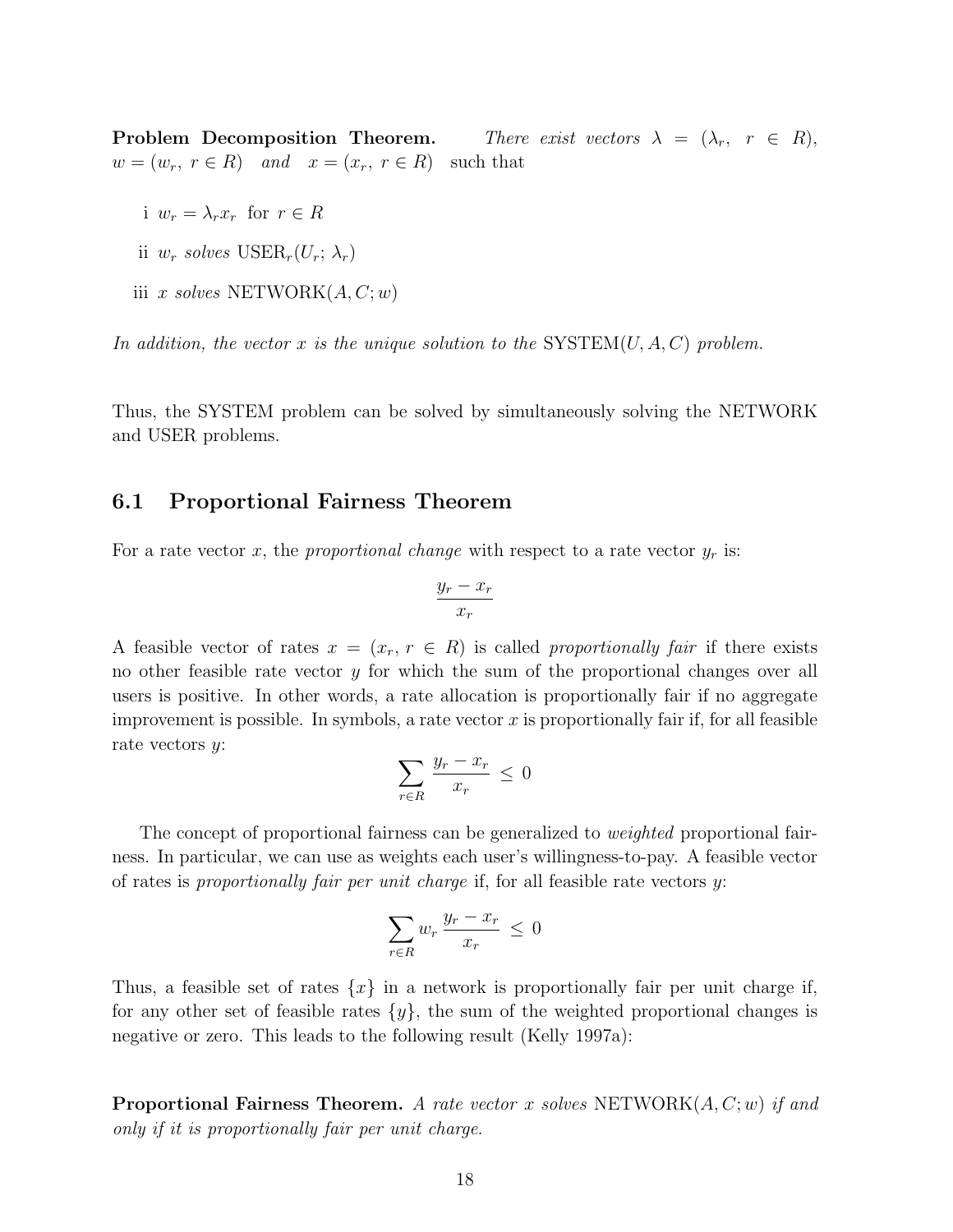In a series of lectures presented to the Netherlands operations research community in January 2000, Richard Weber (2000) demonstrated that a proportionally fair allocation will also be the Nash bargaining solution, and that a weighted proportionally fair vector is the Nash bargaining solution where the players have unequal bargaining power, thus reconciling the work of Mazumdar, Mason, and Douligeris (1991) with that of Jaffe (1980, 1981). Details are provided in Chapter 10 of Courcoubetis and Weber (2003).

#### 6.2 Proportionally Fair Pricing

Gibbens and Kelly (1999) make use of the theoretical model developed in Kelly, Maulloo, Tan (1998) to develop an implementable pricing scheme that makes use of packet marking. The motivating idea is that it might be easier for the network to achieve an efficient allocation by conveying information on congestion to the users, rather than asking the users to supply information to the network; in addition, the network is relieved of the burden of eliciting information from users about their preferences.

Called *proportionally fair pricing*, the scheme is very simple in its operation. Time is broken down into discrete slots. The network marks a packet if it arrives in a time slot in which aggregate arrivals exceed capacity. Here marks reflect the fact that such packets imposed a cost, in terms of delay or loss on another packet. End users are informed as to whether their packet was marked, and they are free to choose how to adapt their sending rates. Of course, a natural way to implement packet marking would be through the use of the ECN bit to carry the mark.

Gibbens and Kelly suggest that for a network with "potentially uncooperative" end users, it may be necessary for each mark to be associated with a small fixed charge to the user, ensuring that the end user will have both the appropriate incentive and the necessary information in order to use the network efficiently. Proportionally Fair Pricing aims to combine the flexibility of Smart Market with the simplicity of Paris Metro Pricing; further, it is a pricing system that can evolve naturally from existing standards and proposals (e.g., TCP and ECN).

## 7 CPE Pricing

Rather than using one bit to mark packets, why not make use of several bits and actually price packets? Ganesh, Leavens and Steinberg (2000, 2001) do exactly this, allowing the network to assign a price to each packet rather than to simply mark them.<sup>12</sup> The price assigned by the network reflects the degree of congestion encountered by the packet; users

<sup>&</sup>lt;sup>12</sup>In their analysis the price is taken to be a real number, but they suggest that in practice a small number of bits of price feedback should provide sufficient accuracy.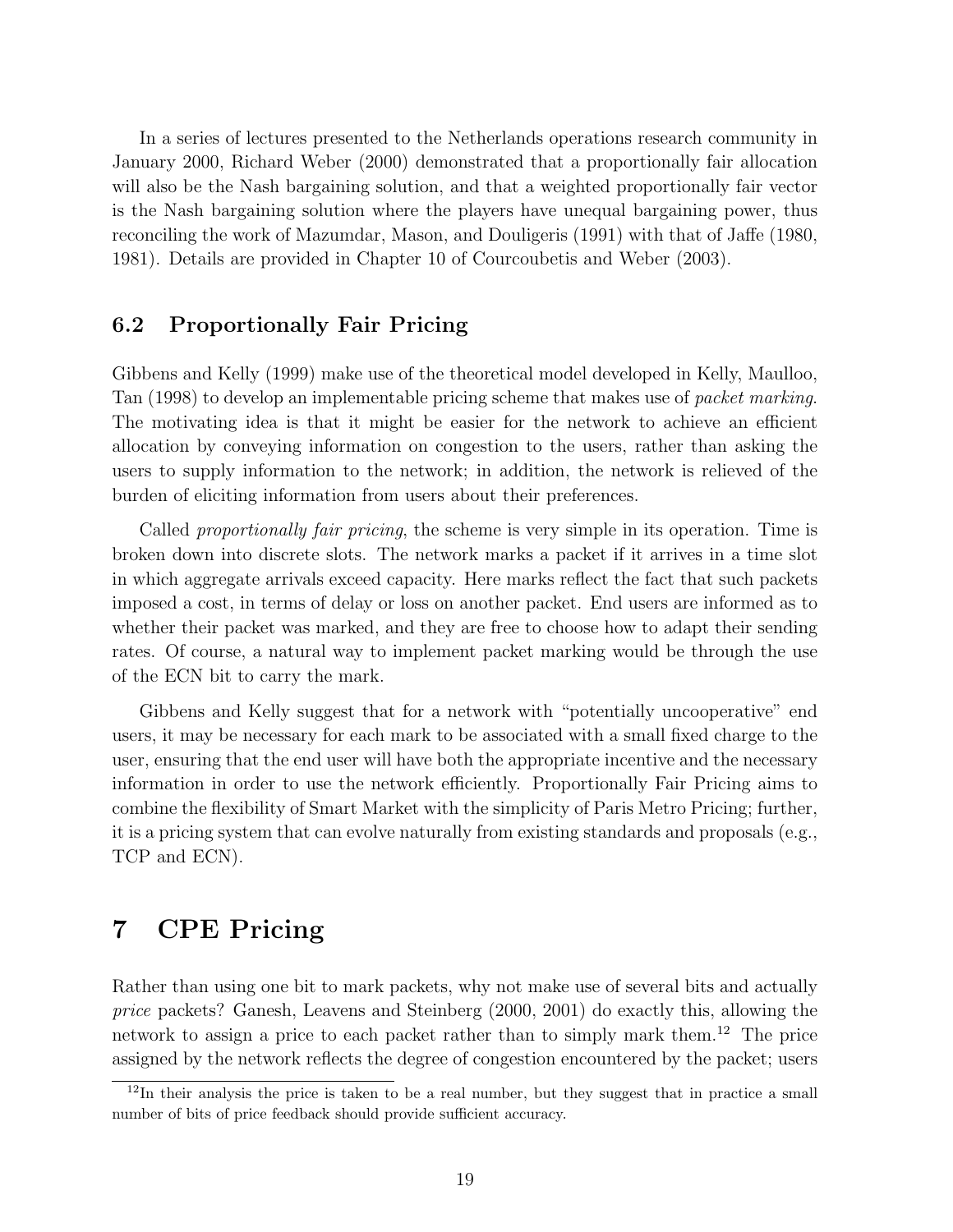are informed of how much they were charged and thus will be motivated to make use of this information to adjust their sending rates. Since the prices reflect the "social cost" imposed on others, users will have the correct incentives to adapt to congestion.

Like Gibbens and Kelly (1999), Ganesh et al. consider time to be broken down into discrete slots, in which a single network resource is shared by  $N$  users. In each time slot  $t$ , user *i* transmits a quantity of packets  $x_i(t)$ . The unit price of packet transmission,  $p(t)$ , is determined as a function  $\phi(x)$  of  $x = x_1 + x_2 + \ldots + x_n$ , the traffic arriving at the resource in that time slot. Thus:

$$
p(t) = \phi(x(t)),
$$
 where  $x(t) = \sum_{i=1}^{N} x_i(t).$ 

Each user i derives a utility,  $u_i(x_i(t))$ , which is a non-decreasing function of the number of packets he sends in time slot  $t$ . His total utility is assumed to be the sum of his utilities over all N time slots. In time slot t, user i chooses  $x_i(t)$  so as to maximize:

$$
u_i(x_i(t)) - x_i(t) \phi(x(t))
$$

This expression denotes the single-stage payoff to user  $i$  as a function of the actions of all the users.

Now if the utility functions of all the users are common knowledge, and if the price function is also common knowledge, then this is the well-known Cournot competition model (Tirole 1988), and a Nash equilibrium will be sought. Ganesh et al. remark that this approach does not suffer from the problems associated with the "Bertrand" approach of Smart Market pricing (discussed in Section 3).

Nevertheless, they find this model to be unsatisfactory. Specifically, they point out that there can be multiple equilibria, and that sufficient conditions for uniqueness of the Nash equilibrium are neither simple nor intuitive. They find the Nash equilibrium approach to be unrealistic in this setting, as it assumes that the users would be aware of the utility functions of all the users of the network; however it is unlikely that a user will even know the number of users on the network.

#### 7.1 An Expectation-Based Model

Ganesh et al. point out the only information that a user needs to know in order to choose his sending quantity is the price in that time slot; it is irrelevant as to how that price was arrived at from the auctions of all the users. Essentially, the only information that a user could be assumed to have is the history of the prices and of his own actions. This leads to the following alternative modelling framework.

Each user i forms his own estimate,  $\hat{p}_i(t)$ , of the price in time slot, t, by exponentially smoothing all the price information available to him, viz., all the prices up until time  $t-1$ .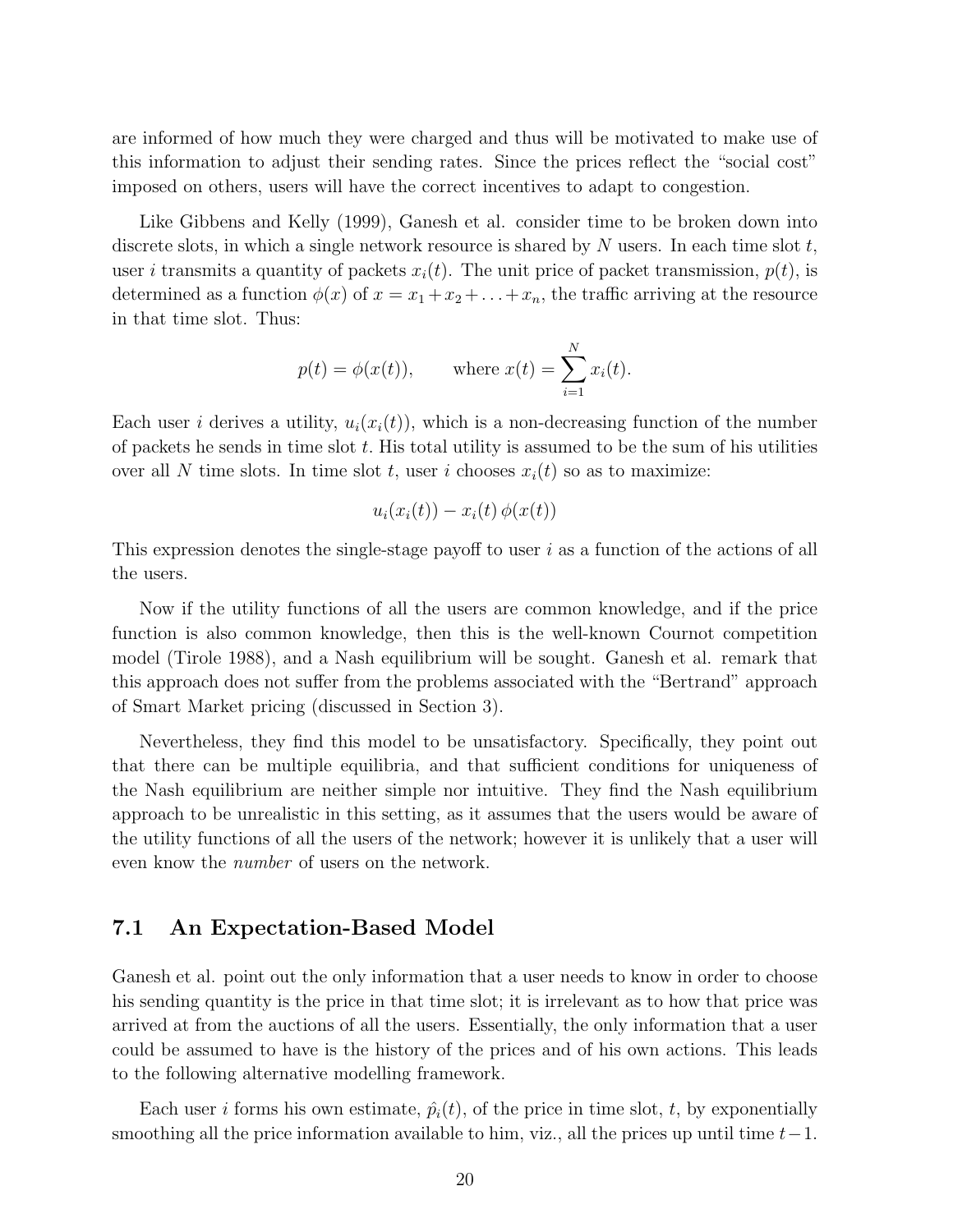He then chooses his transmission rate,  $x_i(t)$ , so as to maximize his payoff as a function of this expected price. Thus, he chooses  $x_i(t)$  so as to maximize:

$$
u_i(x_i(t)) - x_i(t)\,\hat{p_i}(t).
$$

The authors now need to make three assumptions pertaining to, respectively, the form of the utility functions, the form of the price function, and the method of user priceestimate updating. First, the utility functions are assumed to be of the form:

$$
u_i(x) = w_i(x^{\beta} - 1)/\beta, \qquad 0 \le \beta < \infty.
$$

If  $\beta = 0$ , then the formula is interpreted to mean  $u_i(x) = w \log x$ .

Second, the price function is assumed to be iso-elastic:

$$
\phi(x) = \left(\frac{x}{C}\right)^k,
$$

where  $C$  is a scale parameter which is associated with the physical capacity of the resource, and  $k \geq 1$  defines the steepness of the penalty for demand in excess of capacity. The use of the iso-elastic price function is to keep resource utilization close to  $C$ , but at the same time to prevent demand from exceeding the resource capacity. The form of the price function, which they name the CPE price mechanism, corresponds to a constant price elasticity demand function, which has empirical support in the context of consumer demand (Simon 1989).

Third, users are assumed to use exponential smoothing to update their respective estimates of the price:

$$
\hat{p}_i(t) = \alpha_i p_i(t-1) + (1-\alpha_i) \hat{p}_i(t-1)
$$

where  $\alpha_i$  is the smoothing constant,  $0 < \alpha_i < 1$ .

There are two major results in Ganesh et al.  $(2000)$ . One is that there is a price  $q^*$ which is "self-consistent" in the following sense. If all users had  $q^*$  as their price estimate and optimized their transmission rates accordingly, then the price would in fact be  $q^*$ , and this  $q^*$  is unique. The other result is that the price estimates of individual users converge to  $q^*$  if each smoothing constant  $\alpha_i$  is sufficiently small.

In Ganesh et al. (2001), the authors generalize the earlier results to allow for delays in the price information being provided to the users. They also present simulation results that support their theoretical results.

## 8 Pricing Bandwidth

Consider now the owner of a dedicated (i.e. private) IP network who intends to lease capacity and would like to know how to price it. Potential customers would include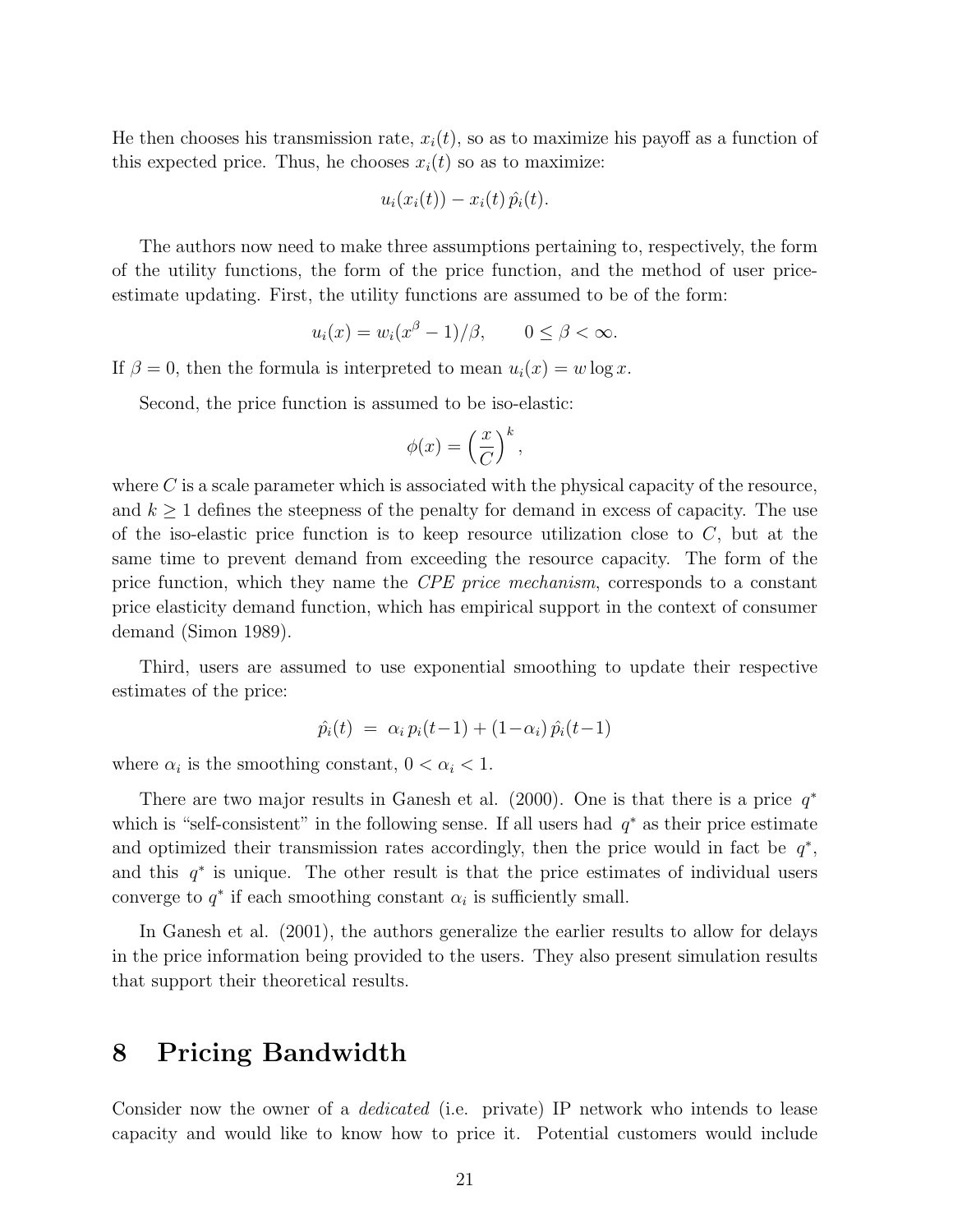Content Service Providers, i.e., businesses that host network applications, such as Blockbuster Video, which delivers full length films to customers online as well as through its rental stores, and Streetmail, which delivers information traditionally available from local newspapers and community calendars. Other customers could include small telecommunications companies requiring additional capacity, as well as companies with special bandwidth needs, such as a financial services firms requiring, e.g., the capability to make video broadcasts to its analysts.<sup>13</sup> How should the network owner charge its customers for bandwidth? Let us examine how this problem is now handled.

Currently, large network owners trade capacity via a complex procedure involving long-term leases known as *Indefeasible Right of Use* (IRU). An IRU is effectively the temporary ownership of a portion of the capacity of a fiber optic cable, and is granted by the company, or consortium of companies, that built the cable. IRUs typically cover a period of twenty to twenty-five years. In some cases, the IRU forbids the customer to resell the capacity during the term of the lease. IRUs are usually paid for up front in a single cash payment.

The role of IRUs is clear. A telecommunications firm interested in extending its business into a new region could lease capacity in the region, allowing it to enter the market but bypass the costs associated with a buildout. A major player could thus essentially piece together a communication network without having to incur the enormous expense of actually building the network. In this way it would assure itself of having sufficient capacity for when it requires it.

IRUs originated in the days of the Bell System monopoly prior to the break-up of AT&T in 1984. IRUs allowed competitors to utilize the large undersea cables that had been laid by AT&T to build out their networks. The IRU concept had a resurgence in popularity around 1997, when a number of new backbone providers arrived and had a need to build their markets quickly.

However, IRUs have recently come under criticism, with the accusation that they can be used to inflate revenues. Legal problems aside, there are serious practical problems with IRUs. In the antediluvian days of the Bell System, traffic was circuit-switched and reasonably predictable. However, the flexibility of the newer packet-switched technology has lead to enormous growth in demand for capacity, which has become far more difficult to predict, and IRUs have diminishing utility.

#### 8.1 Contract and Balancing Process

The ECN bit in the packet header has an appealing interpretation as a hypothetical congestion charge. When a transmission line in a network is well below capacity, there

<sup>&</sup>lt;sup>13</sup>Cable & Wireless issued a press release announcing a three-year global communications contract with UBS Warburg (Salgado, Valder Couser 2002). Secure data networks was among the services mentioned.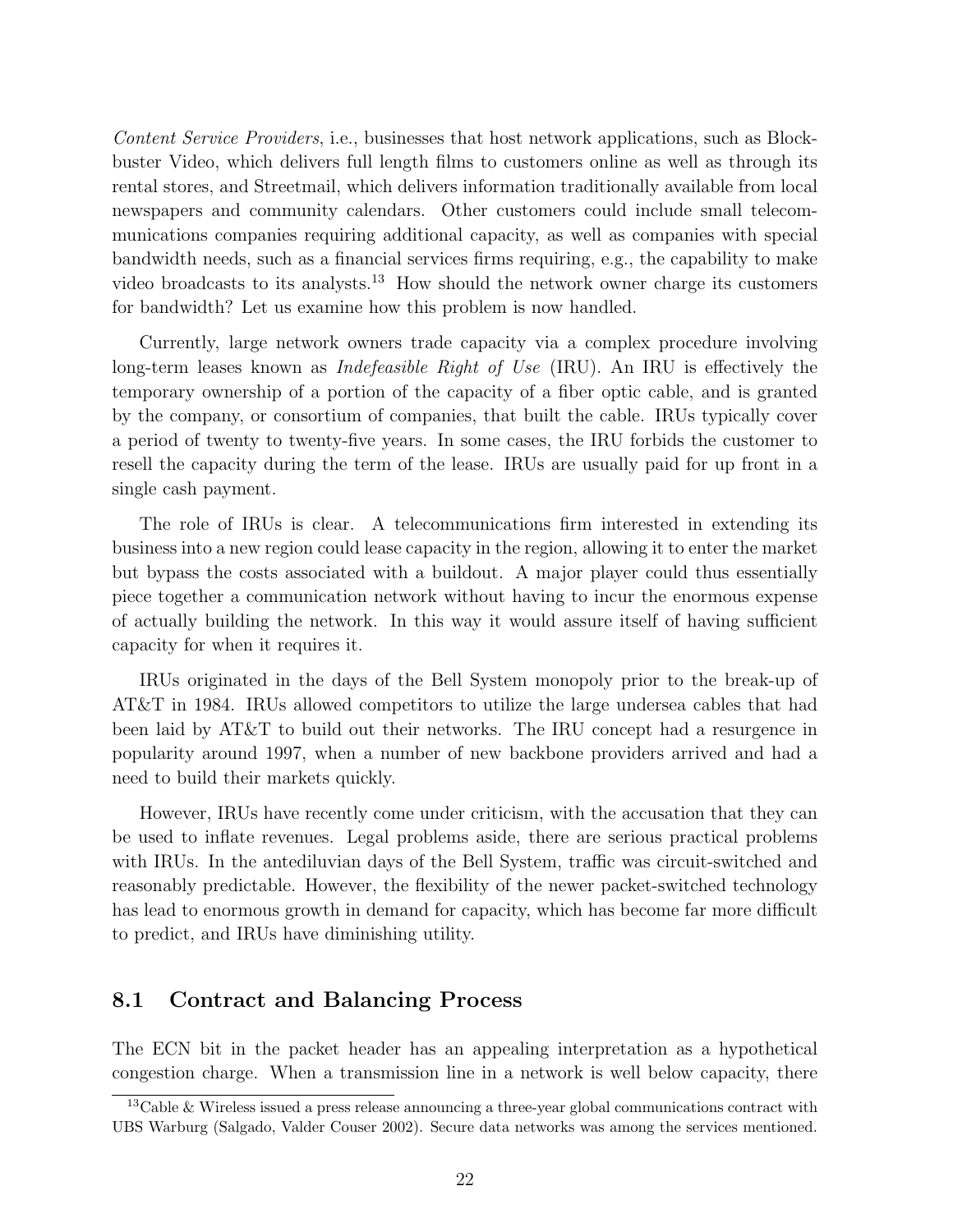will be few if any marks generated and the appropriate charge should be low; when a line is near capacity, many marks will be generated and the charge should be high. It seems plausible, then, that congestion marks could be used for controlling the supply of capacity.

A natural approach would involve the owner of a network transmission line being paid by each user based on the number of marks the user generates on the line. However, this simplistic method would produce a perverse incentive for the owner to increase congestion; for example, by making side payments to some users to generate traffic to maintain a state of high congestion. Further, given the likelihood of rapid variation in the rates at which congestion marks would be generated—a necessary consequence of their role in balancing demand over very short time scales—there is the additional issue of how prices can be appropriately averaged.

Anderson, Kelly, and Steinberg (2002) propose a *Contract and Balancing Process* (CBP) that addresses both issues. With CBP, bandwidth pricing is handled by a contractual process based around the use of ECN marks. It operates as follows. The network owner specifies a period of time for which potential users can contract a portion of the transmission line capacity. At the start of this period, the users pay the network owner according to their respective contractual amounts. During the period, the number of ECN marks received by each user is tabulated. At the end of the period, the users engage in a balancing process with the other users, based on each user's individual usage as compared with his respective contractual amount. The proportion of ECN marks generated by each user is employed as a proxy for usage, so that users who generated a larger-thancontracted proportion of ECN marks will make payments to the other users, while those who generated a smaller-than-contracted proportion of ECN marks will receive payments from the other users.

Observe that this approach allows volatile prices to be appropriately averaged, and thus mediates between rapidly fluctuating congestion prices and the longer time scales over which the bandwidth contracts would be written. Also note that CBP eliminates the incentive for the network owner to increase congestion. Finally, note that high usage by a user in one period—which may create considerable costs to other users—cannot be cancelled out by him through low usage in another period (a period in which aggregate demand might in fact be very low).

#### 8.2 An Example

Consider the following illustrative example involving three parties, network operator, N, and two customers, User 1 and User 2. Network owner N has a fiber optic cable with a capacity of 100 megabits per second (Mbps), and is offering use of the cable over a sixmonth period. He has set the contractual rate at  $c$  dollars per megabit and the balancing charge at  $\gamma$  dollars per mark. User 1 chooses to contract for 40 Mbps of capacity, while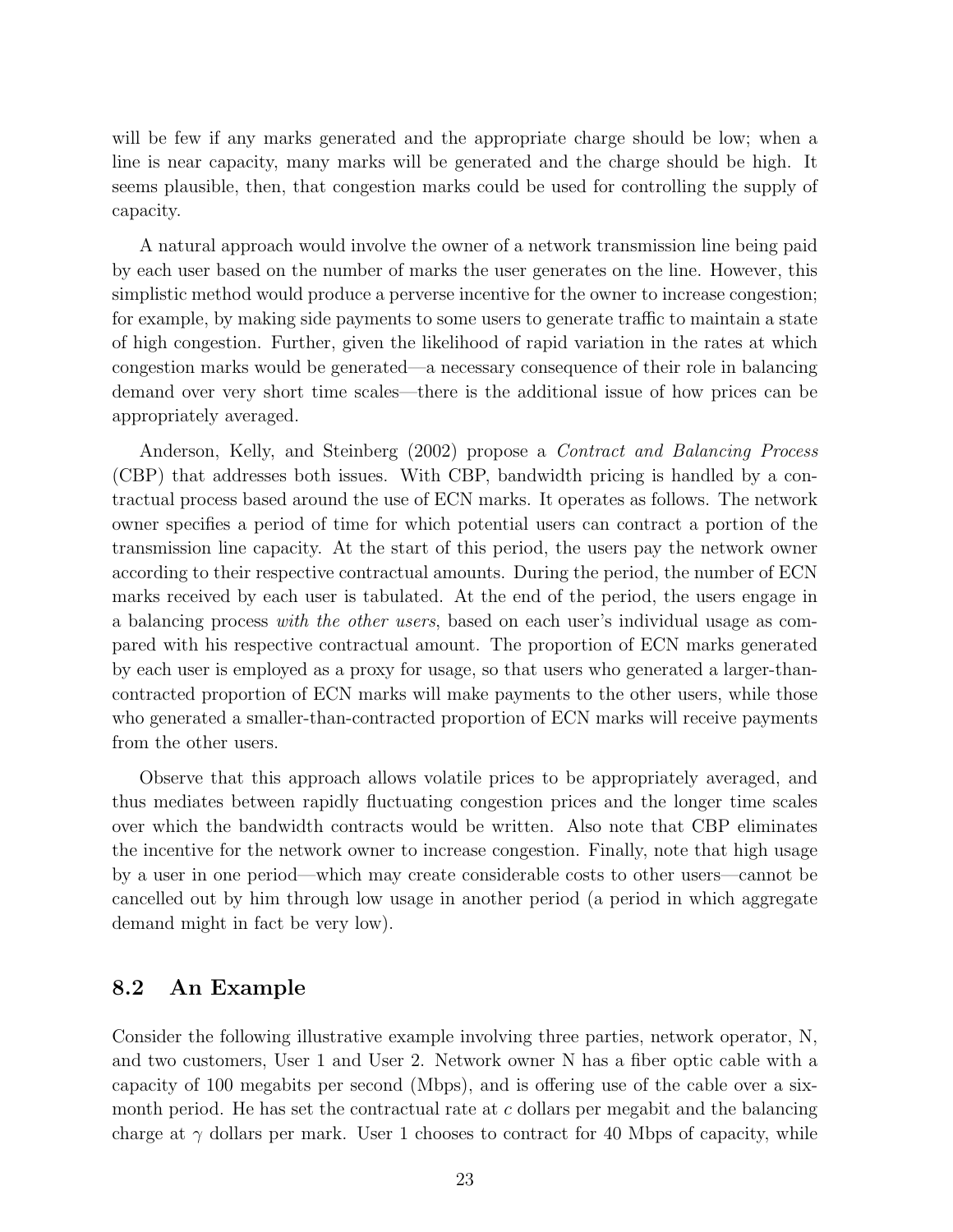User 2 contracts for 60 Mbps.

At the beginning of the contractual period, Users 1 and 2 make upfront cash payments to the network owner of 40c dollars and 60c dollars, respectively. Suppose over the course of the six-month period the number of marks generated by User 1 is exactly 40% of the total marks generated. Then, at the end of the contractual period no further payments are made. If, however, User 1 generated more than 40% of the total marks, then in the balancing process, User 1 will pay User 2 an amount equal to the balancing charge,  $\gamma$ , times the excess number of marks he generated. In symbols, User 1 will pay User 2:

$$
\Delta_{1,2} = \gamma [z_1 - 0.40(z_1 + z_2)]
$$

where  $z_i$  = number of marks generated by User *i*. If, however, User 1 generated less than 40% of the marks, then the expression above will be negative, and User 1 will receive this amount from User 2. Observe that the balancing payments are made only among the users and do not involve the network owner; the only payments received by the network owner are those made to him at the beginning of the period.

#### 8.3 Results

Anderson et al. (2002) presents three main results. Consider the CBP scheme for a line with  $n \geq 2$  users, where each user i contracts for a specified capacity  $y_i$  over the balancing period at an immediate cost to him of  $C_i(y_i)$ . A line capacity  $Y = \sum_i y_i$  is then available for use by all  $n$  users over the period.

The first result is that each user will have a unique optimal choice of contract quantity, given any set of contract quantities by the others. Further, a bound on the contract price is provided, beyond which the cost of participating in a contract is sufficiently expensive that a user will choose not to contract for any amount, but instead will pay for usage entirely through the balancing process.

The second result is that if the users have the same marginal cost and all follow a price-taking policy, then there is a unique Nash equilibrium for the contract quantities. Further, the time-averaged expected price is the unit cost of capacity.

Finally, under certain conditions, the second result can be generalized from a line to a network. Note that this leaves open the question as to whether there exists a useful sufficient condition to identify a unique Nash equilibrium in the network. This would be a good starting place for future research in this area.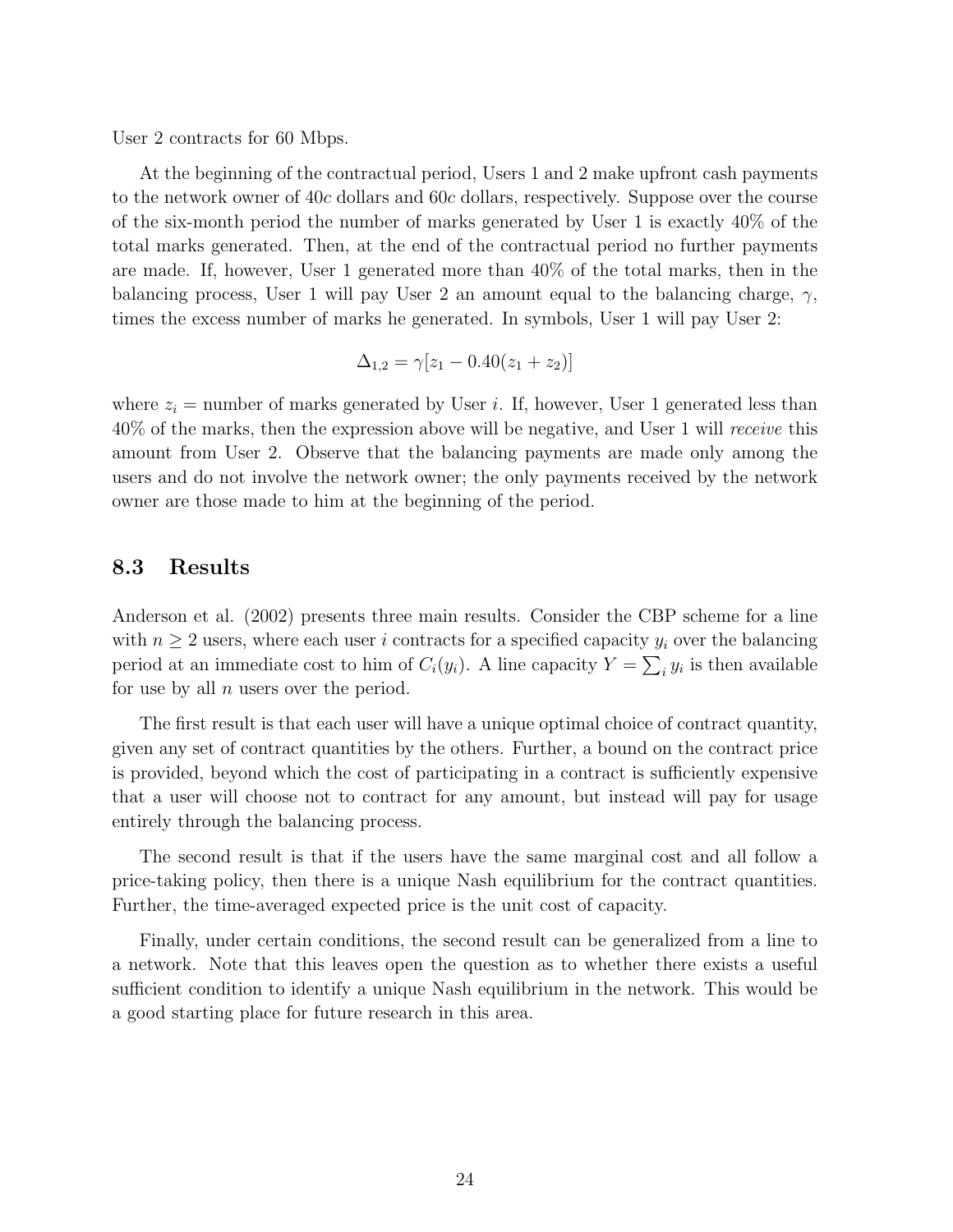## 9 Conclusion

Throughout this chapter, we have seen that, in order to properly address the topic of pricing Internet service, one needs to understand the current operation of the Internet and anticipate future technological developments, as well as be cognizant of the underlying marketing issues, including competition, real-time pricing, market segmentation, quality of service, differentiated services, and consumer perceptions of fairness. Fairness appears to have special significance; in addition to Proportional Fairness most of the Internet pricing proposals can probably be re-stated in terms of some type of fairness criterion.

In recent work, Bolton, Warlop and Alba (2003) study "consumer perceptions of price (un)fairness," and recommend that future work in that area consider whether consumers perceive fairness not only through comparisons with past prices, competitor prices, and perceived costs—their study's reference points—but also with respect to prices paid by other consumers. The authors suggest that consumers may be particularly sensitive to prices paid by others in the presence of price discrimination. Clearly, research in this marketing area may have a significant influence on how Internet service pricing is modelled in the future.

In order to implement any of these proposals, there must be in place a workable billing and accounting system so that users can be properly charged. Mackie-Mason and Varian (1995, 1996) propose that the accounting system for Smart Market be handled by the routes that compare the packet bid price with the threshold price. They recommend that accounting information on every nth packet be sent (they suggest  $n=1000$ ) to a dedicated accounting machine that would determine the equilibrium access price; however, Smart Market would require a new field in the IP header to carry the requisite price information. An ISP currently using flat-rate pricing that wishes to convert to PMP will require a way to keep track of each user's choice of network (which of course could change over time). Proportional Fairness requires little by way of billing and accounting, since each user is charged by his willingness-to-pay. The major implementation issue for CPE Pricing is that, like Smart Market, it would require a new field in the IP header to carry the price information. For the Contract and Balancing Process, Anderson et al. (2002) cite Briscoe et al. (2000), who argues that ECN marks could allow the dispersal of charging operations, including accounting and billing, to customer systems. Implementation is clearly an understudied issue in the pricing of Internet service and is a fertile area for future research.

There are a number of other interesting pricing proposals; we have space to mention only a few. Clark (1997) develops a pricing method based on the observation that marginal costs are nonzero only during congestion. In Clark's scheme, called Expected Capacity Pricing, there is a contract between the users and owner of the network as to the expected capacity that the network will provide the user. Based on this contract, the incoming traffic is metered and each packet is tagged as being either an in packet, i.e., within the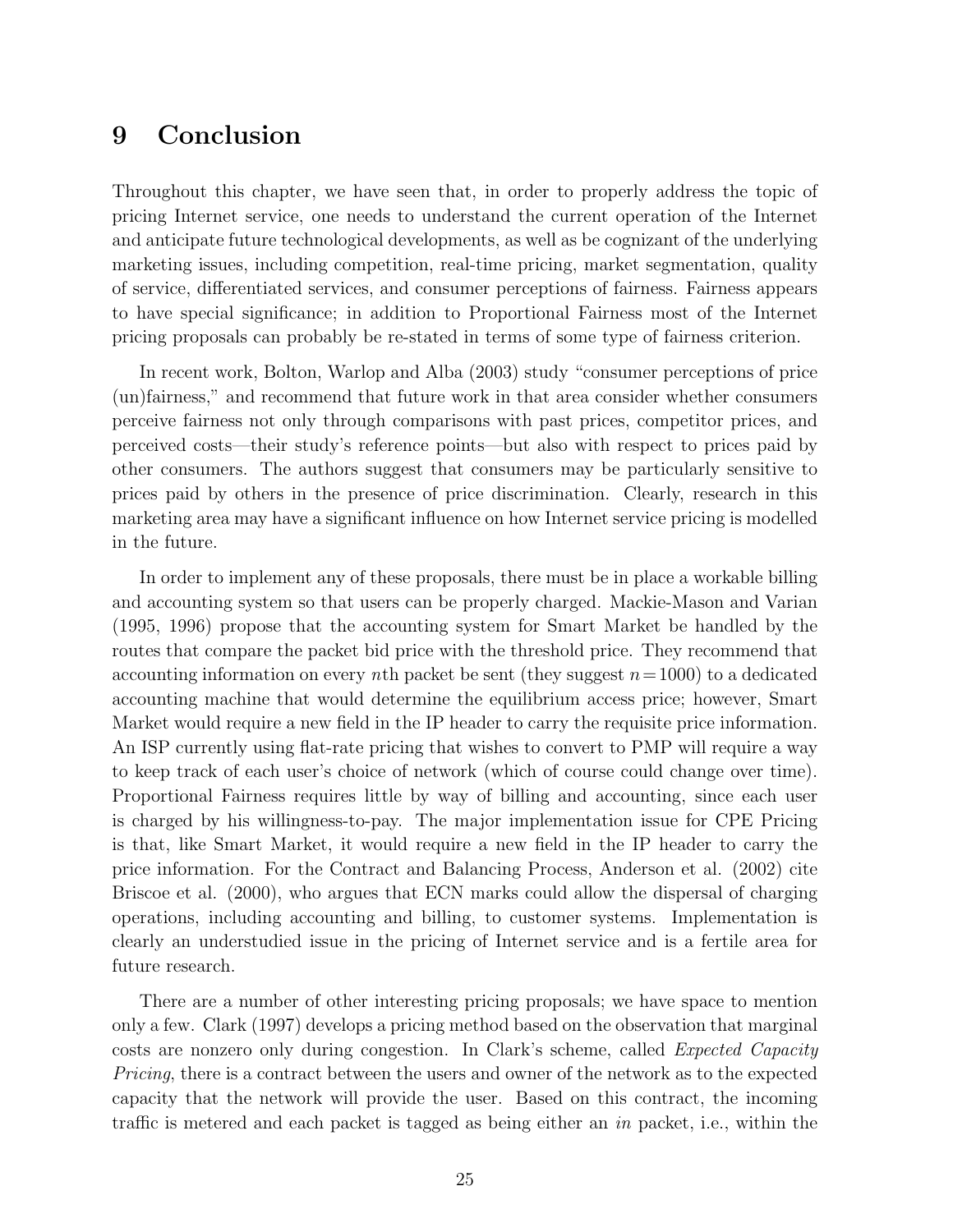profile of expected capacity, or an out packet, not within the expected capacity profile. At any point of congestion, only "out" packets can be dropped (or be recipients of ECN marks). Thus charging is related not to actual traffic, only expected traffic, which should lead to operational simplicity, since measurements within the network are not required.

Gupta, Stahl, and Whinston (1996) model user preferences as depending on the service acquired as well as the expected waiting time. In their scheme, called *Priority Pricing*, an incoming user service request is associated with an instantaneous value for the service, and a delay cost for this value. The user request can be fulfilled through several alternatives, each associated with a price and an expected waiting time. The user seeks the lowest total cost for a service, where the cost includes the cost of delay. Thus, an optimal choice is reflected by a choice of an alternative in a particular priority class, dependent upon the user's instantaneous value and delay cost. A billing and accounting system would be especially easy to implement for Priority Pricing, as the Internet Protocol already provides for a priority field in the packet header.

Marbach (2002) presents a pricing scheme that employs priorities to provide differentiated quality of service, where the users are free to choose the priority of their own traffic, but are charged accordingly. Under the assumption that users choose an allocation of priorities to optimize their own net benefit, Marbach shows that there exists a unique equilibrium, and that the resulting allocation is max-min fair. Jarray and Wynter (2002) provide an extension of Smart Market, in which they consider the determination of static prices over a network. For a thorough discussion of other Internet pricing proposals, the reader is referred to Courcoubetis and Weber (2003).

In conclusion, Kelly, Maulloo and Tan (1998) have predicted that, in the future, we can expect networks to have intelligence embedded at their end points which will act on behalf of human users. The authors suggest that this development is likely to lessen the distinction between engineering and economic issues and increase the importance of an interdisciplinary view. Further discussion on this intriguing topic can be found in the introduction and conclusion sections of Kelly (1996), as well as the introduction to Kelly  $(2000).$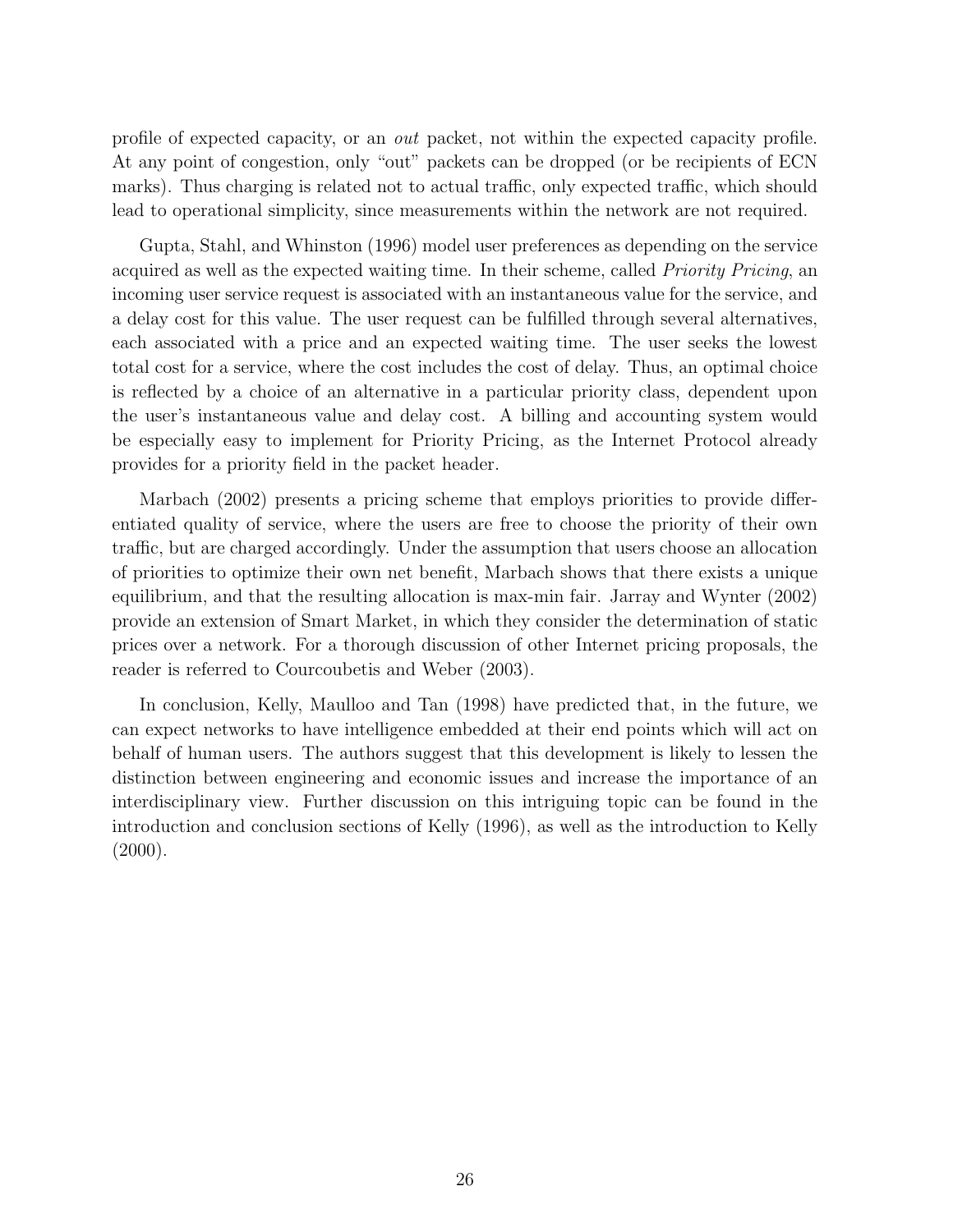## References

Anderson, E., F. Kelly, and R. Steinberg (2002). A contract and balancing mechanism for sharing capacity in a communication network. Working Paper LSEOR 02.50, London School of Economics, Department of Operational Research, July.

Bakos, Y. and E. Brynjolfsson (2000). Bundling and competition on the Internet: Aggregation strategies for information goods. Marketing Science 19 (1), 63–82.

Barwise, P., A. Elberse, and K. Hammond (2002). Marketing and the Internet. In: B.A. Weitz and R. Wensley (eds.), *Handbook of Marketing*. London: Sage, pp. 527–557.

Bertsekas, D. and R. Gallagher (1992). Data Networks. Second Edition. Englewood Cliffs, New Jersey: Prentice-Hall. 1992.

Bolton, L.E., L. Warlop, and J.W. Alba (1993). Consumer perceptions of price (un)fairness. Journal of Consumer Research. March.

Briscoe, B., M. Rizzo, J. Tassel, and K. Damianakis (2000). Lightweight policing and charging for packet networks. Third IEEE Conference on Open Architectures and Network Programming (OpenArch 2000), 77-87.

Cerf, C., Y. Dalal, and C. Sunshine (1974). Specification of internet transmission control program. Request for Comments 675, NIC [Network Information Center] 2, INWG [International Network Working Group] 72, Network Working Group, Stanford Research Institute, December.

Chander, P. and L. Leruth (1989). The optimal product mix for a monopolist in the presence of congestion effects: A model and some results. Journal of Industrial Organization, 7 (4), 437–449.

Clark, D. (1997). Internet cost allocation and pricing. In: L.W. McKnight and J.P. Bailey (eds.), Internet Economics. Cambridge, MA: MIT Press, pp. 215–252.

Courcoubetis, C. and R.R. Weber (2003). Pricing Communication Networks: Economics, Technology and Modelling. Chichester: John Wiley and Sons.

Ganesh, A., K. Laevens, and R. Steinberg (2001). Congestion Pricing and User Adaptation. IEEE INFOCOM 2001, 959-965.

Gibbens, R.. (2000). Control and pricing for communication networks. *Philosophical* Transactions of the Royal Society of London, Series A 358, 331–341.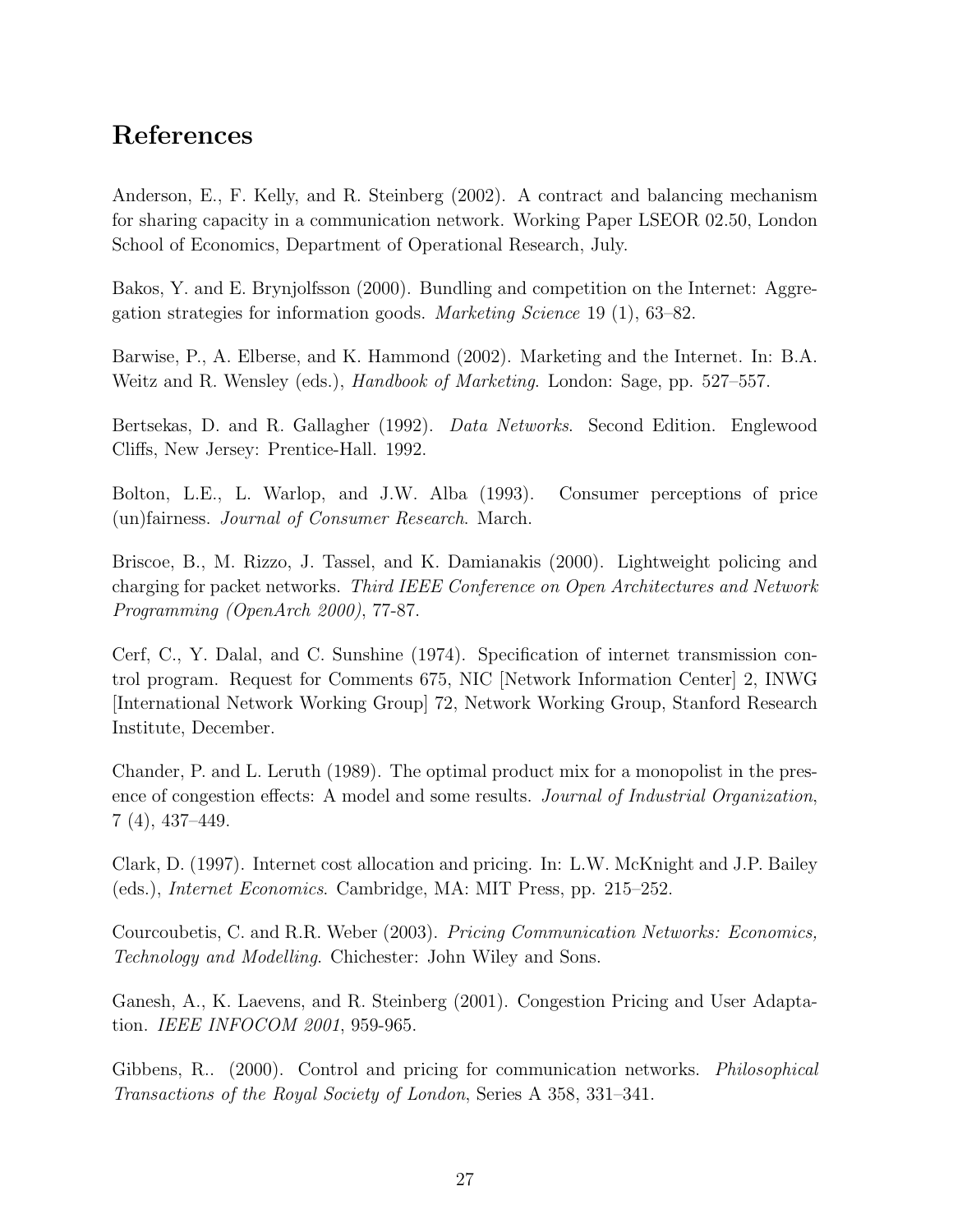Gibbens, R., R. Mason, and R. Steinberg (2000). Internet service classes under competition. IEEE Journal on Selected Areas in Communications 18 (12), 2490–2498.

Gilder, G. (1993). Metcalfe's law and legacy. *Forbes ASAP*, 13 September. [http://www.gildertech.com/public/telecosm\_series/metcalf.html]

Gilder, G. (1999). The Telecosm Glossary: An Opinionated Lexicon. Second Edition. Gilder Technology Group.

Gupta, A., D.O. Stahl, and A.B. Whinston (1996). Priority pricing of integrated services networks. In: L.W. McKnight and J.P. Bailey (eds.), Internet Economics. Cambridge, MA: MIT Press, pp. 323–352.

Haimanko, O. and R. Steinberg (2000). Price symmetry in a duopoly with congestion, CORE Discussion Paper, No. 2000/56, December.

Jaffe, J.M. (1980). A decentralized, "optimal", multiple user, flow control algorithm. Proceedings of the Fifth International Conference on Computer Communications, pp. 839– 844.

Jaffe, J.M. (1981). Bottleneck flow control. IEEE Transactions on Communications. COM-29 (7), 954–962.

Jarray, F. and L. Wynter (2002). An optimal smart market for network pricing and resource allocation. INRIA Research Report RR-4310, Institut national de recherche en informatique et en automatique.

Kelly, F. (1996). Modelling communication networks, present and future. *Philosophical* Transactions of the Royal Society A358 (2000) A354, 437–463.

Kelly, F. (1997a). Charging and rate control for elastic traffic. European Transactions on Telecommunications 8, 33–37. [Revised version available at http://www.statslab.cam.ac.uk/∼frank/elastic.html]

Kelly, F.P. (1997b). Pricing and rate control for communication networks. 1997 Naylor Prize Lecture, London Mathematical Society. November 21. [Available at http://www.statslab.cam.ac.uk/∼frank/TALKS/LMS/ ]

Kelly, F. (2000). Models for a self-managed Internet. Philosophical Transactions of the Royal Society A358 (2000) 2335–2348.

Kelly, F. (2001). Mathematical modelling of the Internet. In B. Engquist and W. Schmid (eds.), Mathematics Unlimited - 2001 and Beyond. Berlin: Springer-Verlag, 685–702.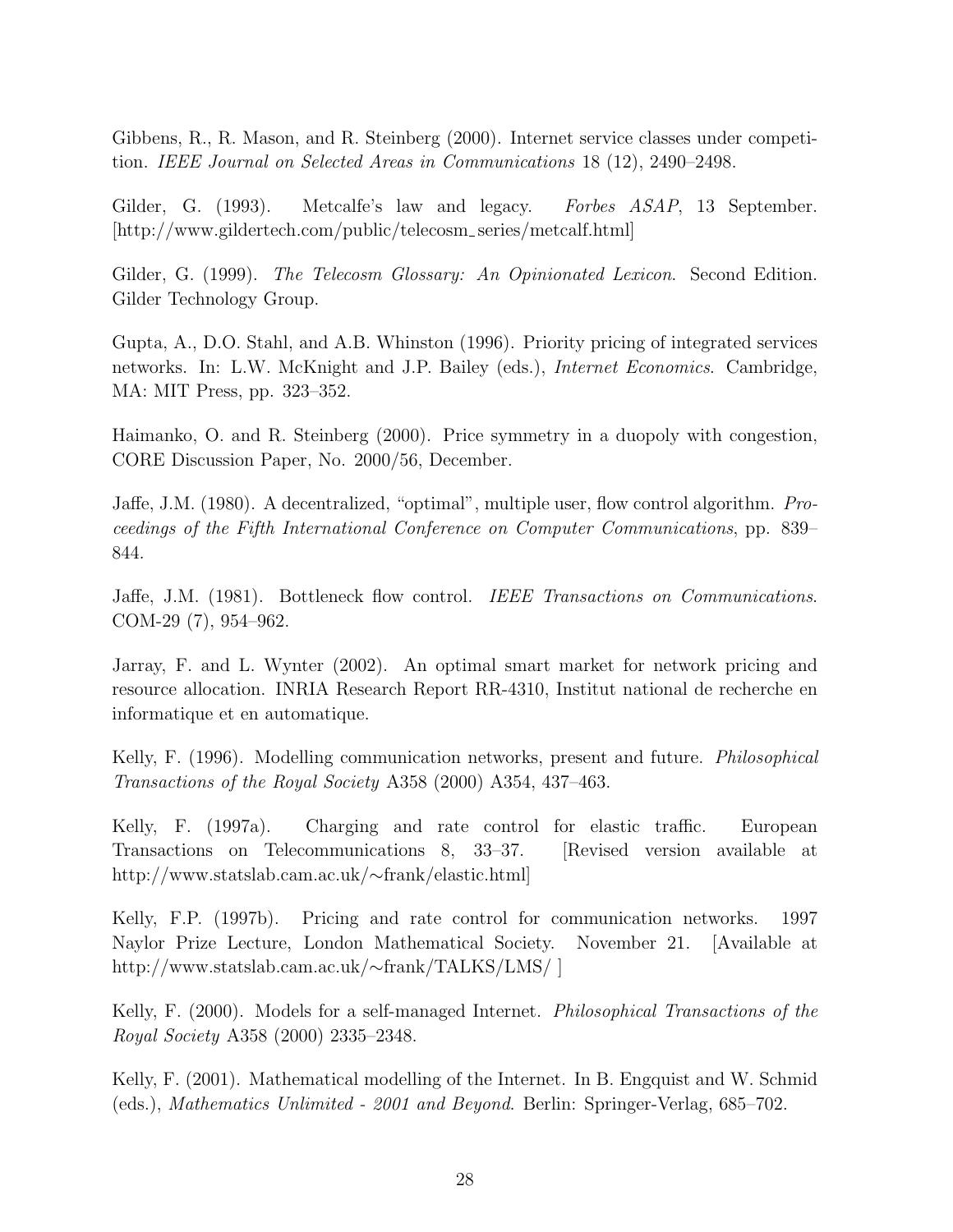Kelly, F. P., A.K. Maulloo, and D.K.H. Tan (1998). Rate control in communication networks: Shadow prices, proportional fairness and stability. Journal of the Operational Research Society 49, 237–252.

Lovelock, C. (2001). *Service Marketing: People, Technology, Strategy*, Fourth Edition. Upper Saddle River, New Jersey: Prentice Hall.

MacKie-Mason, J.K. and H. R. Varian (1995). Pricing the Internet. In: B. Kahin and J. Keller (eds.), *Public Access to the Internet.* Cambridge, MA: MIT Press, pp. 269–314.

Mackie-Mason, J.K. and H.R. Varian (1996). Some economics of the Internet. In: W. Sichel and D.L. Alexander L. (eds.), Networks, Infrastructure, and the New Task for Regulation. Ann Arbor: The University of Michigan Press, pp. 107–136.

Marbach, P. (2002). Priority service and max-min fairness. *IEEE INFOCOM 2002*, 266-275.

Mark, R. (2002). AOL maintains strong lead among ISPs Worldwide. Press Release, WebSideStory, March 7, http://www.websidestory.com/

Mazumdar, R., L.G. Mason, and C. Douligeris (1991). Fairness in network optimal flow control: optimality of product forms. IEEE Transactions on Communications 39 (5), 775–782.

Nash, J. (1950). The bargaining problem. Econometrica 18, 155–162.

Odlyzko, A.M. (1997). A modest proposal for preventing Internet congestion. Unpublished manuscript, AT&T Labs, September.

Odlyzko, A.M. (1998) The economics of the Internet: Utility, utilization, pricing, and Quality of Service. AT&T Labs Research, working paper, July [Available at http://www.dtc.umn.edu/∼odlyzko/doc/networks.html].

Odlyzko, A.M. (1999a). Paris Metro pricing for the Internet. Proceedings ACM Conference on Electronic Commerce (EC'99 ), ACM, 1999, 140–147.

Odlyzko, A.M. (1999b). Paris Metro pricing: The minimalist differentiated services solution. Proceedings 1999 Seventh International Workshop on Quality of Service (IWQoS '99 ), IEEE, 159–161.

Odlyzko, A.M. (2000). The history of communications and its implications for the Internet. AT&T Labs Research, working paper, June [Available at http://www.dtc.umn.edu/∼odlyzko/doc/networks.html].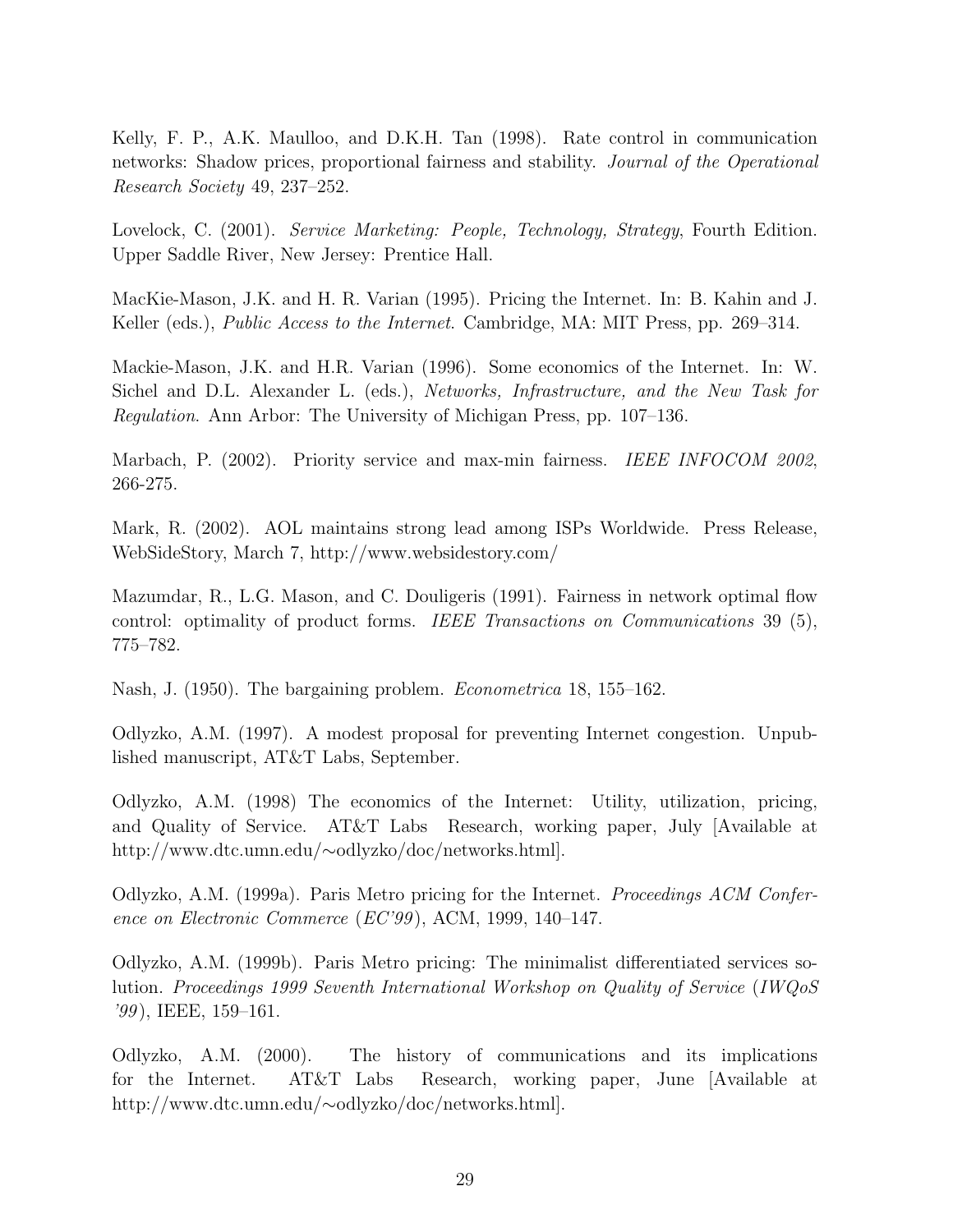Owen, D. (1999). Paris rail abolishes first class travel. Financial Times, September 1, 1999, p. 2.

de Palma, A. and L. Leruth (1989). Congestion and game in capacity: A duopoly analysis in the presence of network externalities. Annales d'Economic et de Statistique 0 (15–16), 389–407.

Papadimitriou, C.H. (2002). Learning the Internet. In: J. Kivinen and R.H. Sloan (eds.), Computational Learning Theory (Proceedings of the 15th Annual Conference on Computational Learning Theory, COLT. Lecture Notes in Computer Science 2375, Springer, p. 396.

Park, K., M. Sitharam, and S. Chen (2000). Quality of service provision in noncooperative networks with diverse user requirements. Decision Support Systems, Special Issue on Information and Computation Economies 28, 101-122.

Rawls, J. (1971). A Theory of Justice. Cambridge, MA: Harvard University Press.

Rawls, J. (1999). A Theory of Justice, Revised Edition. Cambridge, MA: Harvard University Press.

Roth, A. (1979). Axiomatic Models of Bargaining. Berlin: Springer-Verlag.

Salgado, T., H. Valder, and C. Couser (2002). UBS Warburg selects Cable & Wireless as global telecoms supplier, Press Release, Cable & Wireless, September 5.

Shenker, S. (1995). Fundamental design issues for the future Internet. IEEE Journal on Selected Areas in Communication 13 (7), 1176–1188.

Simon, H. (1989). Price Management. New York: North Holland.

Tirole, J. (1988). The Theory of Industrial Organization. Cambridge, MA: MIT Press.

Transportation Research Board 2002). 91 Express Lanes Orange County, California. Innovative Finance for Surface Transportation, National Cooperative Highway Research Program, May [http://www.innovativefinance.org/projects/highways/91.asp].

Vickrey, W. (1961). Counterspeculation, auctions, and competitive sealed tenders. Journal of Finance 16 (1), 8–37.

Vickrey, W. (1962). Auction and bidding games. In: Recent Advances in Game Theory. The Princeton University Conference, 15–27.

Waldspurger, C.A., Hogg, T., Huberman, B.A., Kephart, J.O., and Stornetta, W.S.